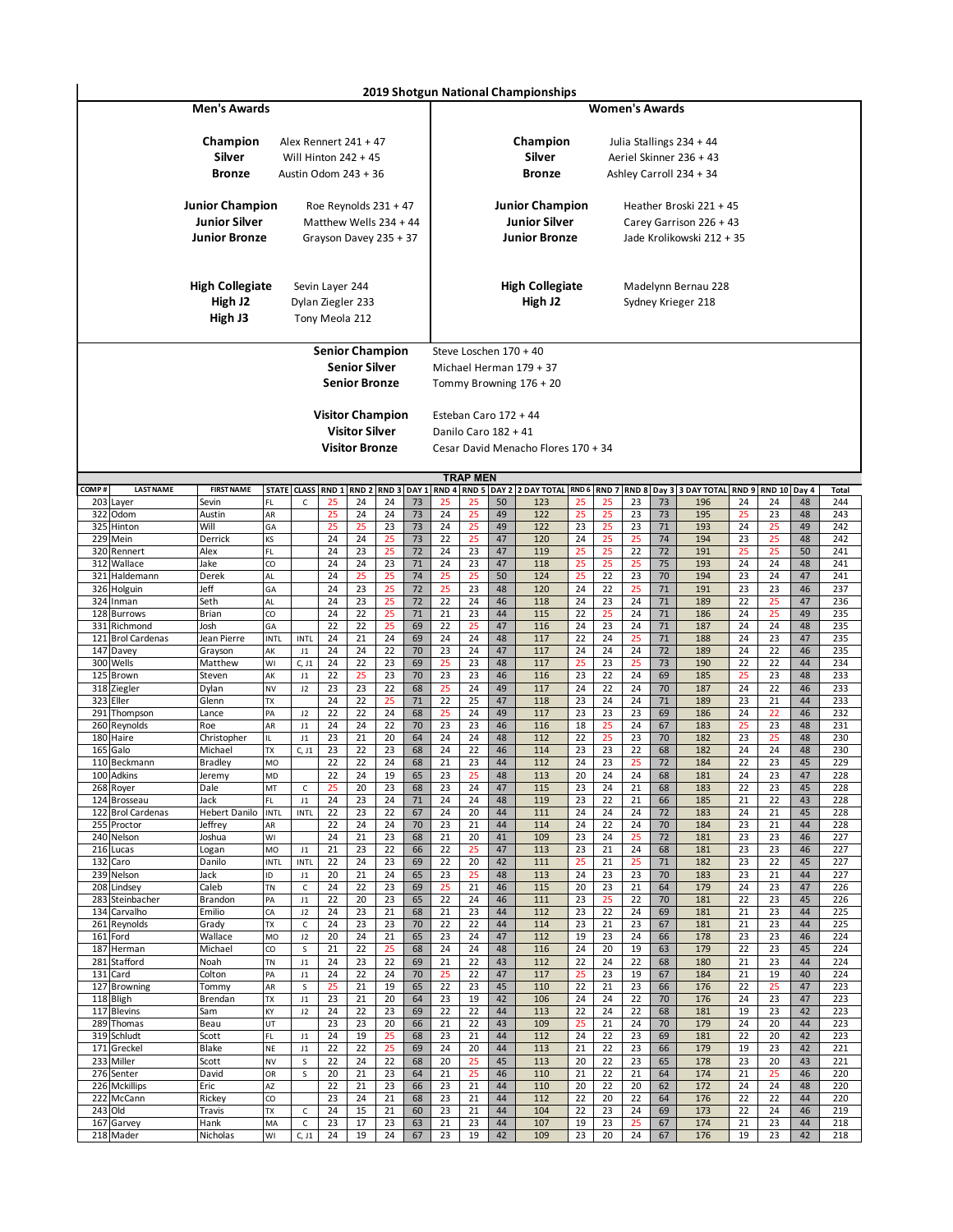| 280        | Smith                            | Isaac               | AZ                       | C, J1                         | 19         | 22         | 18         | 59         | 23         | 22         | 45         | 104        | 22         | 23         | 23         | 68          | 172        | 22         | 22         | 44          | 216        |
|------------|----------------------------------|---------------------|--------------------------|-------------------------------|------------|------------|------------|------------|------------|------------|------------|------------|------------|------------|------------|-------------|------------|------------|------------|-------------|------------|
|            | 120 Boyer                        | Dakota              | IA                       |                               | 19         | 20         | 23         | 62         | 23         | 21         | 44         | 106        | 24         | 23         | 23         | 70          | 176        | 18         | 22         | 40          | 216        |
|            | 104 Baca                         | Bryon               | CO                       | $\mathsf{C}$                  | 22         | 20         | 19         | 61         | 20         | 22         | 42         | 103        | 23         | 22         | 23         | 68          | 171        | 20         | 24         | 44          | 215        |
| 221        | McCann                           | Trayton             | IL.                      | J2                            | 24         | 18         | 18         | 60         | 23         | 22         | 45         | 105        | 23         | 21         | 22         | 66          | 171        | 21         | 23         | 44          | 215        |
| 133        | Caro                             | Esteban             | INTL                     | INTL                          | 19         | 22         | 20         | 61         | 24         | 19         | 43         | 104        | 22         | 23         | 23         | 68          | 172        | 22         | 21         | 43          | 215        |
| 234        | Morris                           | John                | AZ                       | $\mathsf{C}$                  | 23         | 24<br>23   | 20         | 67         | 21         | 19         | 40         | 107        | 23         | 22         | 19         | 64          | 171        | 20         | 23         | 43          | 214        |
| 158        | Engelman                         | Logan               | CA                       |                               | 14         | 18         | 22<br>19   | 59<br>55   | 21<br>22   | 22<br>22   | 43<br>44   | 102<br>99  | 22<br>25   | 21<br>22   | 24<br>24   | 67<br>71    | 169<br>170 | 23<br>24   | 22<br>20   | 45<br>44    | 214<br>214 |
| 115        | 230 Menacho Flores<br><b>Bin</b> | Cesar David<br>Owen | <b>INTL</b><br><b>TX</b> | INTL<br>J2                    | 18<br>21   | 21         | 21         | 63         | 22         | 22         | 44         | 107        | 17         | 21         | 21         | 59          | 166        | 24         | 23         | 47          | 213        |
| 116        | Bin                              | Andrew              | TX                       | J2                            | 23         | 21         | 19         | 63         | 18         | 24         | 42         | 105        | 21         | 22         | 20         | 63          | 168        | 22         | 23         | 45          | 213        |
| 202        | Kumbier                          | Cameron             | WI                       | J1                            | 18         | 20         | 21         | 59         | 20         | 25         | 45         | 104        | 24         | 19         | 23         | 66          | 170        | 22         | 21         | 43          | 213        |
| 214        | Loschen                          | Steve               | NE                       | S                             | 17         | 21         | 20         | 58         | 22         | 23         | 45         | 103        | 23         | 21         | 23         | 67          | 170        | 23         | 20         | 43          | 213        |
| 129        | <b>Butdorf</b>                   | Emanue              | OH                       | J2                            | 18         | 21         | 23         | 62         | 22         | 22         | 44         | 106        | 23         | 23         | 25         | 71          | 177        | 20         | 16         | 36          | 213        |
| 311        | Schmauch <sub>1</sub>            | Adrian              | CO                       | J1                            | 20         | 20         | 20         | 60         | 24         | 18         | 42         | 102        | 23         | 20         | 20         | 63          | 165        | 24         | 23         | 47          | 212        |
| 232        | Meola                            | Tony                | FL                       | J3                            | 25         | 18         | 22         | 65         | 21         | 20         | 41         | 106        | 22         | 21         | 22         | 65          | 171        | 19         | 22         | 41          | 212        |
| 210        | .indsey                          | Conor               | CO                       | J2                            | 20         | 20         | 21         | 61         | 23         | 21         | 44         | 105        | 20         | 23         | 22         | 65          | 170        | 17         | 24         | 41          | 211        |
| 231        | Meola                            | Peter               | FL                       | J1                            | 21         | 20         | 22         | 63         | 22         | 22         | 44         | 107        | 21         | 17         | 23         | 61          | 168        | 22         | 21         | 43          | 211        |
| 285        | Stultz                           | Crockett            | WA                       | J2                            | 18         | 24         | 24         | 66         | 21         | 22         | 43         | 109        | 18         | 21         | 22         | 61          | 170        | 20         | 21         | 41          | 211        |
| 225        | McKechnie                        | Jackson             | <b>TX</b>                | J1                            | 23         | 20         | 18         | 61         | 22         | 22         | 44         | 105        | 25         | 20         | 21         | 66          | 171        | 19         | 21         | 40          | 211        |
| 215        | .owery                           | Justin              | AL                       | C, J1                         | 21         | 21         | 21         | 63         | 22         | 18         | 40         | 103        | 19         | 20         | 22         | 61          | 164        | 22         | 24         | 46          | 210        |
| 145        | Cooper                           | Corbin              | AR                       | J2                            | 20         | 22         | 19         | 61         | 24         | 21         | 45         | 106        | 20         | 20         | 23         | 63          | 169        | 20         | 21         | 41          | 210        |
| 191        | Hoem                             | Brandon             | CO                       |                               | 19         | 23         | 23         | 65         | 21         | 22         | 43         | 108        | 23         | 17         | 17         | 57          | 165        | 21         | 23         | 44          | 209        |
| 209        | Lindse\                          | Evan                | TN                       | C                             | 21         | 22         | 24         | 67         | 20         | 18         | 38         | 105        | 22         | 23         | 16         | 61          | 166        | 22         | 21         | 43          | 209        |
| 292        | Thompson                         | Seth                | AL                       | C, J1                         | 20         | 21         | 18         | 59         | 23         | 22         | 45         | 104        | 22         | 19         | 22         | 63          | 167        | 20         | 21         | 41          | 208        |
| 136        | Chau                             | Lawrence            | CA                       |                               | 21         | 22         | 22         | 65         | 22         | 22         | 44         | 109        | 23         | 18         | 22         | 63          | 172        | 17         | 19         | 36          | 208        |
| 301        | Wertz                            | Mick                | PA                       | J1                            | 16         | 21         | 20         | 57         | 22         | 22         | 44         | 101        | 22         | 19         | 25         | 66          | 167        | 24         | 17         | 41          | 208        |
| 150        | Dickerson                        | James               | MO                       | S                             | 19         | 24         | 16         | 59         | 19         | 21         | 40         | 99         | 24         | 18         | 23         | 65          | 164        | 20         | 23         | 43          | 207        |
| 244        | Olsen                            | Jack                | CO                       | C, J1                         | 21         | 21         | 21         | 63         | 17         | 21         | 38         | 101        | 21         | 23         | 20         | 64          | 165        | 19         | 23         | 42          | 207        |
| 184        | Hatfield                         | Patrick             | MO                       | J1                            | 16         | 22         | 20         | 58         | 20         | 22         | 42         | 100        | 19         | 22         | 21         | 62          | 162        | 24         | 21         | 45          | 207        |
| 227        | McKinney                         | Marshall            | CO                       |                               | 21         | 22         | 19         | 62         | 22         | 22         | 44         | 106        | 22         | 20         | 21         | 63          | 169        | 18         | 20         | 38          | 207        |
| 248        | Parker                           | David               | CA                       | S                             | 21         | 22         | 19         | 62         | 15         | 21         | 36         | 98         | 22         | 23         | 22         | 67          | 165        | 19         | 22         | 41          | 206        |
| 198        | King                             | Jaxon               | GA                       | J2                            | 22         | 20         | 23         | 65         | 22         | 23         | 45         | 110        | 21         | 20         | 18         | 59          | 169        | 19         | 18         | 37          | 206        |
| 266        | Rowland                          | Austin              | AR                       | J1                            | 17         | 20         | 25         | 62         | 18         | 22         | 40         | 102        | 21         | 23         | 18         | 62          | 164        | 20         | 21         | 41          | 205        |
| 267        | Rowland                          | Benjamin            | AR                       | J2                            | 23         | 17         | 22         | 62         | 23         | 21         | 44         | 106        | 20         | 21         | 20         | 61          | 167        | 20         | 18         | 38          | 205        |
| 109        | <b>Beallis</b>                   | Ryan                | AR                       | J2                            | 22         | 17         | 23         | 62         | 24         | 15         | 39         | 101        | 21         | 20         | 21         | 62          | 163        | 19         | 22         | 41          | 204        |
| 193        | Jacobs IV                        | Francis             | <b>NV</b>                | C, J1                         | 22         | 20         | 19         | 61         | 22         | 21         | 43         | 104        | 22         | 19         | 18         | 59          | 163        | 21         | 20         | 41          | 204        |
| 192        | Hofmann                          | William             | CO                       | S                             | 18         | 22         | 19         | 59         | 22         | 20         | 42         | 101        | 21         | 21         | 22         | 64          | 165        | 19         | 20         | 39          | 204        |
| 288        | Thew                             | Tommy Jack          | AR                       | J2                            | 20         | 21         | 23         | 64         | 22         | 22         | 44         | 108        | 18         | 19         | 19         | 56          | 164        | 22         | 18         | 40          | 204        |
| 190        | Hoem                             | Lucas               | AZ                       | $\mathsf{C}$                  | 21         | 15         | 23         | 59         | 17         | 18         | 35         | 94         | 25         | 21         | 18         | 64          | 158        | 18         | 25         | 43          | 201        |
| 206        | .ibay                            | Justin              | CA                       |                               | 20         | 18         | 20         | 58         | 21         | 22         | 43         | 101        | 18         | 22         | 19         | 59          | 160        | 22         | 19         | 41          | 201        |
| 105        | Balsley                          | Logan               | TN                       | J1                            | 24         | 18         | 21         | 63         | 21         | 17         | 38         | 101        | 21         | 20         | 18         | 59          | 160        | 18         | 22         | 40          | 200        |
| 315        | Nostrom                          | Jeff                | WA                       |                               | 21         | 18         | 18         | 57         | 20         | 20         | 40         | 97         | 21         | 23         | 20         | 64          | 161        | 19         | 20         | 39          | 200        |
| 197<br>263 | Killeen<br>Rich                  | Matthew             | AZ                       | C, J1                         | 21<br>18   | 22<br>21   | 18<br>22   | 61<br>61   | 19<br>17   | 22<br>24   | 41<br>41   | 102<br>102 | 21<br>18   | 18<br>20   | 24<br>23   | 63<br>61    | 165<br>163 | 20<br>20   | 15<br>16   | 35<br>36    | 200<br>199 |
| 302        | Whitehead                        | Daniel              | VA<br>FL                 |                               | 19         | 23         | 23         | 65         | 19         | 20         | 39         | 104        | 21         | 15         | 20         | 56          | 160        | 19         | 19         | 38          | 198        |
| 172        | Grecke                           | Kevin               | NE                       | J1                            | 21         | 18         | 20         | 59         | 20         | 18         | 38         | 97         | 24         | 23         | 17         | 64          | 161        | 18         | 18         | 36          | 197        |
| 106        | Bankard                          | R. Corey<br>Daniel  | CO                       | S<br>S                        | 20         | 22         | 19         | 61         | 19         | 20         | 39         | 100        | 16         | 22         | 18         | 56          | 156        | 20         | 20         | 40          | 196        |
| 162        | Fox                              | Marshal             | <b>TX</b>                | J2                            | 23         | 18         | 17         | 58         | 20         | 21         | 41         | 99         | 20         | 21         | 14         | 55          | 154        | 20         | 21         | 41          | 195        |
| 160        | Fleischer                        | Noah                | WI                       | J3                            | 18         | 22         | 18         | 58         | 19         | 21         | 40         | 98         | 17         | 20         | 16         | 53          | 151        | 17         | 23         | 40          | 191        |
| 278        | Sharp                            | Keaton              | TX                       | $\mathsf C$                   | 17         | 19         | 19         | 55         | 21         | 15         | 36         | 91         | 18         | 19         | 22         | 59          | 150        | 22         | 19         | 41          | 191        |
| 264        | Robinson                         | Graeme              | <b>MO</b>                | J2                            | 16         | 18         | 22         | 56         | 21         | 22         | 43         | 99         | 19         | 17         | 20         | 56          | 155        | 19         | 17         | 36          | 191        |
| 174        | Gregory                          | Jeff                | TX                       | S                             | 17         | 18         | 21         | 56         | 19         | 19         | 38         | 94         | 25         | 18         | 17         | 60          | 154        | 21         | 16         | 37          | 191        |
| 195        | Javier                           | Duncan              | CA                       |                               | 23         | 19         | 15         | 57         | 18         | 19         | 37         | 94         | 23         | 18         | 18         | 59          | 153        | 17         | 18         | 35          | 188        |
| 304        | Wilson                           | Samue               | AZ                       | J2                            | 18         | 19         | 21         | 58         | 17         | 16         | 33         | 91         | 16         | 18         | 20         | 54          | 145        | 19         | 22         | 41          | 186        |
| 157        | Eastman                          | Austin              | FL                       | J2                            | 16         | 20         | 17         | 53         | 18         | 21         | 39         | 92         | 21         | 20         | 18         | 59          | 151        | 14         | 21         | 35          | 186        |
| 242        | Old                              | Gary                | <b>TX</b>                | S                             | 22         | 22         | 18         | 62         | 18         | 18         | 36         | 98         | 18         | 15         | 20         | 53          | 151        | 15         | 19         | 34          | 185        |
|            | 253 Price                        | Thomas              | WA                       | S                             | 17         | 17         | 20         | 54         | 17         | 20         | 37         | 91         | 21         | 17         | 22         | 60          | 151        | 16         | 18         | 34          | 185        |
|            | 213 Losawyer                     | Coy                 | <b>TX</b>                | J3                            | 16         | 15         | 19         | 50         | 17         | 12         | 29         | 79         | 20         | 19         | 23         | 62          | 141        | 20         | 22         | 42          | 183        |
|            | 286 Sullivan                     | Joseph              | CA                       | S                             | 18         | 16         | 20         | 54         | 13         | 21         | 34         | 88         | 20         | 21         | 19         | 60          | 148        | 18         | 17         | 35          | 183        |
| 307 Ye     |                                  | Albert              | CA                       | S                             | 19         | 17         | 23         | 59         | 21         | 16         | 37         | 96         | 21         | 13         | 16         | 50          | 146        | 18         | 18         | 36          | 182        |
|            | 298 Weatherford                  | Stormy              | <b>TX</b>                |                               | 17         | 19         | 20         | 56         | 18         | 16         | 34         | 90         | 18         | 16         | 22         | 56          | 146        | 16         | 18         | 34          | 180        |
|            | 119 Bobby                        | Paul                | MO                       | S                             | 21         | 15         | 20         | 56         | 14         | 19         | 33         | 89         | 16         | 16         | 22         | 54          | 143        | 18         | 18         | 36          | 179        |
|            | $297$ Wang                       | S.L.                | CA                       | S                             | 15         | 14         | 16         | 45         | 21         | 16         | 37         | 82         | 24         | 22         | 18         | 64          | 146        | 17         | 14         | 31          | 177        |
|            | 179 Grover                       | Kurtis              | ME                       | $_{\textrm{\scriptsize{J1}}}$ | 18         | 19         | 23         | 60         | 15         | 17         | 32         | 92         | 12         | 10         | 14         | 36          | 128        | 24         | 21         | 45          | 173        |
|            | 183 Hartzell                     | David               | CO                       | S                             | 18         | 14         | 15         | 47         | 23         | 16         | 39         | 86         | 14         | 20         | 14         | 48          | 134        | 18         | 16         | 34          | 168        |
|            | 194 Javier                       | Michael             | CA                       | S                             | 12         | 16         | 18         | 46         | 16         | 19         | 35         | 81         | 17         | 16         | 15         | 48          | 129        | 19         | 16         | 35          | 164        |
|            | 153 DiOrio                       | David               | NV                       | s                             | 14         | 12         | 15         | 41         | 16         | 16         | 32         | 73         | 16         | 18         | 18         | 52          | 125        | 15         | 18         | 33          | 158        |
|            | 205 Ledbetter                    | Ryan                | FL                       | J1                            | 22         | 17         | 19         | 58         | 21         | 25         | 46         | 104        | <b>DNS</b> | <b>DNS</b> | <b>DNS</b> | $\mathbf 0$ | 104        | 21         | 22         | 43          | 147        |
|            | $258$ Ray                        | Kenny               | CO                       |                               | 20         | 16         | 17         | 53         | 14         | 17         | 31         | 84         | 13         | 19         | 17         | 49          | 133        | <b>DNS</b> | 13         | 13          | 146        |
|            | 224 McCurley                     | Kent                | AZ                       | s                             | 14         | 13         | 13         | 40         | 11         | 14         | 25         | 65         | 15         | 12         | 14         | 41          | 106        | 14         | 14         | 28          | 134        |
|            | 189 Hobbs                        | Travis              | CO                       |                               | 17         | 15         | 14         | 46         | 20         | 20         | 40         | 86         | 17         | 13         | <b>DNS</b> | 30          | 116        | <b>DNS</b> | <b>DNS</b> | $\mathbf 0$ | 116        |
|            | 313 Wagner                       | Robert              | CO                       | S                             | 15         | 14         | 8          | 37         | 12         | 13         | 25         | 62         | <b>DNS</b> | <b>DNS</b> | <b>DNS</b> | $\mathbf 0$ | 62         | <b>DNS</b> | <b>DNS</b> | $\mathbf 0$ | 62         |
|            | 333 Sorensen                     | Brian               | CO                       | $_{\textrm{\scriptsize{J1}}}$ | <b>DNS</b> | <b>DNS</b> | <b>DNS</b> | <b>DNS</b> | <b>DNS</b> | <b>DNS</b> | <b>DNS</b> | <b>DNS</b> | 15         | 14         | 16         | 45          | 45         | 15         | 18         | 33          | 78         |
|            | 329 Zabadne                      | AJ                  | CO                       | S                             | 15         | 14         | 18         | 47         | <b>DNS</b> | <b>DNS</b> | <b>DNS</b> | 47         | <b>DNS</b> | <b>DNS</b> | <b>DNS</b> | $\mathbf 0$ | 47         | <b>DNS</b> | <b>DNS</b> | $\mathbf 0$ | 47         |
|            | 138 Chubb                        | Allen               | PA                       | s                             | 19         | 16         | <b>DNF</b> | 35         | <b>DNS</b> | <b>DNS</b> | <b>DNS</b> | 35         | <b>DNS</b> | <b>DNS</b> | <b>DNS</b> | <b>DNS</b>  | 35         | <b>DNS</b> | <b>DNS</b> | $\mathbf 0$ | 35         |
|            | 135 Chamblin                     | James               | TN                       | J2                            | <b>DNS</b> | <b>DNS</b> | <b>DNS</b> | <b>DNS</b> | <b>DNS</b> | <b>DNS</b> | <b>DNS</b> | <b>DNS</b> | <b>DNS</b> | <b>DNS</b> | <b>DNS</b> | <b>DNS</b>  | <b>DNS</b> | <b>DNS</b> | <b>DNS</b> | <b>DNS</b>  | <b>DNS</b> |
|            | 140 Clemenz                      | Carlos              | INTL                     | INTL                          | <b>DNS</b> | <b>DNS</b> | <b>DNS</b> | <b>DNS</b> | <b>DNS</b> | <b>DNS</b> | <b>DNS</b> | <b>DNS</b> | <b>DNS</b> | <b>DNS</b> | <b>DNS</b> | <b>DNS</b>  | <b>DNS</b> | <b>DNS</b> | <b>DNS</b> | <b>DNS</b>  | <b>DNS</b> |
|            | 151 DiCosola                     | Victor              | CA                       | s                             | <b>DNS</b> | <b>DNS</b> | <b>DNS</b> | <b>DNS</b> | <b>DNS</b> | <b>DNS</b> | <b>DNS</b> | <b>DNS</b> | <b>DNS</b> | <b>DNS</b> | <b>DNS</b> | <b>DNS</b>  | <b>DNS</b> | <b>DNS</b> | <b>DNS</b> | <b>DNS</b>  | DNS        |
|            | 159 Fernandez Moralejo           | Juan Carlos         | <b>INTL</b>              | INTL                          | <b>DNS</b> | <b>DNS</b> | <b>DNS</b> | <b>DNS</b> | <b>DNS</b> | <b>DNS</b> | <b>DNS</b> | <b>DNS</b> | <b>DNS</b> | <b>DNS</b> | <b>DNS</b> | <b>DNS</b>  | <b>DNS</b> | <b>DNS</b> | <b>DNS</b> | <b>DNS</b>  | DNS        |
|            | 252 Pira Samayoa<br>1.9562       | Daniel Ignacio      | <b>INTL</b>              | INTL                          | <b>DNS</b> | <b>DNS</b> | <b>DNS</b> | <b>DNS</b> | <b>DNS</b> | <b>DNS</b> | <b>DNS</b> | <b>DNS</b> | <b>DNS</b> | <b>DNS</b> | <b>DNS</b> | <b>DNS</b>  | <b>DNS</b> | <b>DNS</b> | <b>DNS</b> | <b>DNS</b>  | <b>DNS</b> |

1 - 9.5.6.3 2 - 9.16.4.A

**2019 Shotgun National Championships TRAP WOMEN**

COMP#| LASTNAME | FIRSTNAME |STATE|CLASS|RND 1|RND 2|RND 3|DAY 1|RND 4|RND 5|DAY 2|2 DAY TOTAL|RND 6|RND 7|RND 8|Day 3|3 DAY TOTAL|RND 9|RND 10|Day 4| Total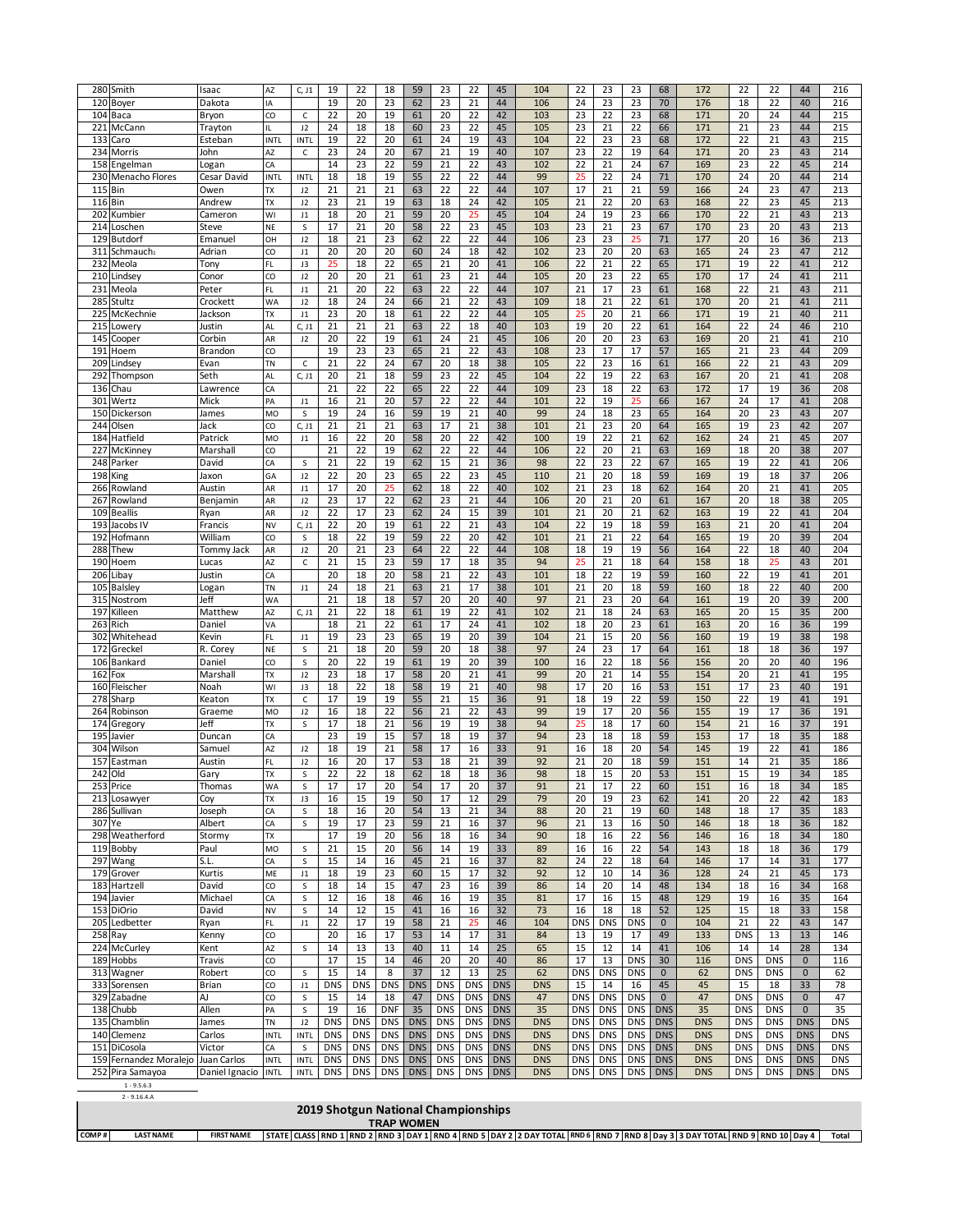| 143 Cogdell-Unrein     | Corey               | CO          |                | 23              | 24              | 23              | 70         | $\overline{23}$ | 24              | 47         | 117        | 24              | 24              | 23              | 71         | 188        | 25              | 25              | 50         | 238        |
|------------------------|---------------------|-------------|----------------|-----------------|-----------------|-----------------|------------|-----------------|-----------------|------------|------------|-----------------|-----------------|-----------------|------------|------------|-----------------|-----------------|------------|------------|
| 126 Browning           | Kavle               | AR          |                | 23              | 23              | 25              | 71         | $\overline{21}$ | 25              | 46         | 117        | 22              | 23              | 24              | 69         | 186        | 25              | 25              | 50         | 236        |
| 316<br>Skinner         | Aeriel              | CA          |                | 21              | 24              | 24              | 69         | 24              | 23              | 47         | 116        | $\overline{22}$ | 25              | 23              | 70         | 186        | 25              | 25              | 50         | 236        |
| 282 Stallings          | Julia               | TN          |                | 23              | 23              | $\overline{22}$ | 68         | 24              | 25              | 49         | 117        | 24              | 22              | 24              | 70         | 187        | 24              | 23              | 47         | 234        |
| 317<br>Carroll         | Ashley              | AL          |                | 24              | 25              | 23              | 72         | 22              | 25              | 47         | 119        | 24              | 21              | 25              | 70         | 189        | 23              | $\overline{22}$ | 45         | 234        |
| 112<br>Bernau          | Madelynn            | WI          | C              | 24              | 21              | 23              | 68         | 23              | $\overline{21}$ | 44         | 112        | 24              | 23              | 24              | 71         | 183        | 25              | 20              | 45         | 228        |
| 310 Gough              | Alicia              | AL          |                | 23              | $\overline{21}$ | $\overline{22}$ | 66         | $\overline{23}$ | $\overline{22}$ | 45         | 111        | 23              | $\overline{21}$ | 24              | 68         | 179        | 25              | 23              | 48         | 227        |
| 166<br>Garrison        | Carey               | TN          | 12             | 20              | 22              | $\overline{22}$ | 64         | 23              | 23              | 46         | 110        | 24              | 23              | 23              | 70         | 180        | $\overline{23}$ | 23              | 46         | 226        |
| 303<br>Williams        | Emma                | TN          | $\mathsf{C}$   | 20              | 24              | 24              | 68         | 22              | $\overline{23}$ | 45         | 113        | 21              | 22              | 23              | 66         | 179        | $\overline{23}$ | $\overline{23}$ | 46         | 225        |
| 181<br>Hampson         | Emily               | <b>MO</b>   | $\mathsf{C}$   | 24              | $\overline{23}$ | 21              | 68         | 24              | 23              | 47         | 115        | 21              | 20              | 23              | 64         | 179        | 24              | 22              | 46         | 225        |
| 123<br><b>Broski</b>   | Heather             | ΤN          | 11             | $\overline{22}$ | 22              | 24              | 68         | 24              | 20              | 44         | 112        | $\overline{21}$ | 23              | 22              | 66         | 178        | $\overline{23}$ | 20              | 43         | 221        |
| 296 Waleska Soto Abril | Ana                 | <b>INTL</b> | <b>INTL</b>    | 20              | 22              | $\overline{21}$ | 63         | 22              | 23              | 45         | 108        | 22              | 24              | 24              | 70         | 178        | 24              | 19              | 43         | 221        |
| 219 Manhave            | Nicole              | TX          | J1             | 20              | 23              | $\overline{22}$ | 65         | 22              | $\overline{22}$ | 44         | 109        | 23              | $\overline{22}$ | 23              | 68         | 177        | 25              | 18              | 43         | 220        |
| 246 Ownby              | Tomi                | AZ          | 11             | $\overline{23}$ | $\overline{21}$ | 20              | 64         | $\overline{21}$ | $\overline{22}$ | 43         | 107        | $\overline{22}$ | 20              | 24              | 66         | 173        | 23              | 23              | 46         | 219        |
| 200<br>Krieger         | Sydney              | MN          | 12             | 19              | 23              | $\overline{21}$ | 63         | 22              | 24              | 46         | 109        | 23              | 21              | 22              | 66         | 175        | 22              | 21              | 43         | 218        |
| 299<br>Webb            | Jessica             | CA          |                | 21              | 20              | 24              | 65         | 24              | 20              | 44         | 109        | $\overline{22}$ | 24              | 18              | 64         | 173        | 18              | 24              | 42         | 215        |
| 199<br>Klein           | Emily               | IA          | $\mathsf{C}$   | 17              | $\overline{22}$ | 23              | 62         | $\overline{21}$ | 23              | 44         | 106        | $\overline{22}$ | $\overline{22}$ | 24              | 68         | 174        | 21              | 20              | 41         | 215        |
| 146 Dale               | Monica              | WI          | $\mathsf{C}$   | 18              | 24              | 20              | 62         | 18              | 25              | 43         | 105        | 19              | 22              | 22              | 63         | 168        | 23              | 23              | 46         | 214        |
| 251<br>Pimentel        | Rickelle            | <b>MO</b>   | $\mathsf{C}$   | 22              | 19              | $\overline{22}$ | 63         | 22              | 21              | 43         | 106        | 17              | $\overline{22}$ | 24              | 63         | 169        | 20              | $\overline{23}$ | 43         | 212        |
| 287<br>aylor           | Madeleine           | AK          | 12             | 25              | 18              | $\overline{21}$ | 64         | $\overline{21}$ | 20              | 41         | 105        | 20              | 24              | 24              | 68         | 173        | 18              | $\overline{21}$ | 39         | 212        |
| 201<br>Krolikowski     | Jade                | NE          | $_{11}$        | $\overline{22}$ | 23              | 19              | 64         | 23              | 24              | 47         | 111        | 20              | 20              | 20              | 60         | 171        | 21              | 20              | 41         | 212        |
| 269 Ruano Oliva        | Adriana             | <b>INTL</b> | <b>INTL</b>    | 22              | 18              | $\overline{21}$ | 61         | 25              | 21              | 46         | 107        | $\overline{23}$ | 18              | 19              | 60         | 167        | $\overline{23}$ | $\overline{21}$ | 44         | 211        |
| 182<br>Harrington      | Ainslev             | <b>TN</b>   | 12             | 24              | 19              | 20              | 63         | 19              | $\overline{21}$ | 40         | 103        | $\overline{23}$ | 20              | 20              | 63         | 166        | $\overline{22}$ | $\overline{22}$ | 44         | 210        |
| 170 Goetzke Davila     | Stefanie Tanya INTL |             | <b>INTL</b>    | 22              | 18              | $\overline{22}$ | 62         | 25              | 20              | 45         | 107        | $\overline{21}$ | 19              | 21              | 61         | 168        | 19              | $\overline{22}$ | 41         | 209        |
| 212<br>London          | Emily               | AR          | $\mathsf{C}$   | 20              | 22              | 19              | 61         | $\overline{21}$ | $\overline{22}$ | 43         | 104        | 23              | 22              | 21              | 66         | 170        | 17              | 20              | 37         | 207        |
| 103<br>Argue           | Heather             | TN          | $_{11}$        | 21              | 22              | 20              | 63         | 20              | 19              | 39         | 102        | $\overline{22}$ | 21              | 20              | 63         | 165        | 18              | 23              | 41         | 206        |
| 178 Groeper            | Kassidy             | IL.         | C, J1          | 20              | 18              | $\overline{23}$ | 61         | $\overline{23}$ | 20              | 43         | 104        | 20              | $\overline{22}$ | 18              | 60         | 164        | $\overline{22}$ | 20              | 42         | 206        |
| 185 Hendrix            | Victoria            | AZ          | J <sub>1</sub> | 19              | 20              | $\overline{21}$ | 60         | 23              | 17              | 40         | 100        | 18              | $\overline{22}$ | 21              | 61         | 161        | 23              | $\overline{21}$ | 44         | 205        |
| 113<br>Bernau          | Meredith            | WI          | C, J1          | $\overline{22}$ | 19              | $\overline{20}$ | 61         | 20              | 18              | 38         | 99         | $\overline{22}$ | $\overline{22}$ | 22              | 66         | 165        | 19              | $\overline{21}$ | 40         | 205        |
| 137 Christian          | Loretta             | AZ          | C, J1          | $\overline{22}$ | 19              | 18              | 59         | $\overline{23}$ | 19              | 42         | 101        | 19              | 22              | 20              | 61         | 162        | 20              | 18              | 38         | 200        |
| 228<br>McNei           | Tayler              | AZ          |                | 22              | $\overline{17}$ | 18              | 57         | 20              | 18              | 38         | 95         | 22              | 18              | 20              | 60         | 155        | 21              | 23              | 44         | 199        |
| 293<br>Vander Schaaf   | Madeline            | WI          | J1             | 16              | 20              | 20              | 56         | 22              | $\overline{21}$ | 43         | 99         | 19              | 18              | 22              | 59         | 158        | $\overline{22}$ | 19              | 41         | 199        |
| 330 Pauri              | Valentina           | TX          |                | 18              | 14              | $\overline{22}$ | 54         | $\overline{22}$ | 20              | 42         | 96         | 18              | 20              | 21              | 59         | 155        | 18              | 23              | 41         | 196        |
| 250 Phillips           | Ryann               | TX          | J2             | $\overline{21}$ | 20              | 19              | 60         | 19              | 18              | 37         | 97         | 18              | 18              | 21              | 57         | 154        | 22              | 20              | 42         | 196        |
| 238 Nattrass           | Susan               | <b>INTL</b> | <b>INTL</b>    | 16              | 13              | 17              | 46         | 19              | 21              | 40         | 86         | 20              | 21              | $\overline{21}$ | 62         | 148        | 19              | 20              | 39         | 187        |
| 236 Munoz              | Genesis             | TX          | J1             | 20              | 19              | 20              | 59         | 18              | 18              | 36         | 95         | 19              | 18              | 19              | 56         | 151        | 18              | 18              | 36         | 187        |
| 217<br>Lynn            | Abbigail            | AK          | J1             | 17              | 18              | 16              | 51         | 16              | 16              | 32         | 83         | 18              | 20              | 21              | 59         | 142        | 21              | $\overline{22}$ | 43         | 185        |
| 144<br>Coloso          | Aiko Bianca         | FL.         | $_{11}$        | 19              | 16              | 19              | 54         | 20              | 20              | 40         | 94         | 20              | 14              | 18              | 52         | 146        | 17              | 19              | 36         | 182        |
| 188 High               | Bethany             | GA          | $_{11}$        | 19              | 21              | 19              | 59         | 17              | $\overline{21}$ | 38         | 97         | 18              | 17              | 16              | 51         | 148        | 18              | 16              | 34         | 182        |
| 249 Pendergrass        | Faith               | CA          | $_{11}$        | 14              | 16              | 16              | 46         | 18              | 20              | 38         | 84         | $\overline{20}$ | 19              | 21              | 60         | 144        | 17              | 20              | 37         | 181        |
| 142<br>Coffin          | Sidney              | TX          | 12             | 15              | 13              | 19              | 47         | 18              | 17              | 35         | 82         | 18              | 20              | 22              | 60         | 142        | 18              | 17              | 35         | 177        |
| Woods<br>306           | Shelby              | AK          |                | 14              | 15              | $\overline{21}$ | 50         | 15              | 13              | 28         | 78         | 13              | 19              | 16              | 48         | 126        | 11              | 12              | 23         | 149        |
| 294<br>Velasco         | lessica             | <b>INTL</b> | <b>INTL</b>    | 14              | 15              | 14              | 43         | 16              | 17              | 33         | 76         | 12              | $\overline{15}$ | 11              | 38         | 114        | 20              | 10              | 30         | 144        |
| 332<br>Bultema         | Sophia              | CO          | 12             | 12              | 8               | 8               | 28         | 10              | 10              | 20         | 48         | 8               | 10              | 16              | 34         | 82         | 15              | 11              | 26         | 108        |
| 141<br>Clemenz         | Cinthya             | <b>INTL</b> | <b>INTL</b>    | DNS             | <b>DNS</b>      | <b>DNS</b>      | <b>DNS</b> | <b>DNS</b>      | <b>DNS</b>      | <b>DNS</b> | <b>DNS</b> | <b>DNS</b>      | <b>DNS</b>      | <b>DNS</b>      | <b>DNS</b> | <b>DNS</b> | <b>DNS</b>      | <b>DNS</b>      | <b>DNS</b> | <b>DNS</b> |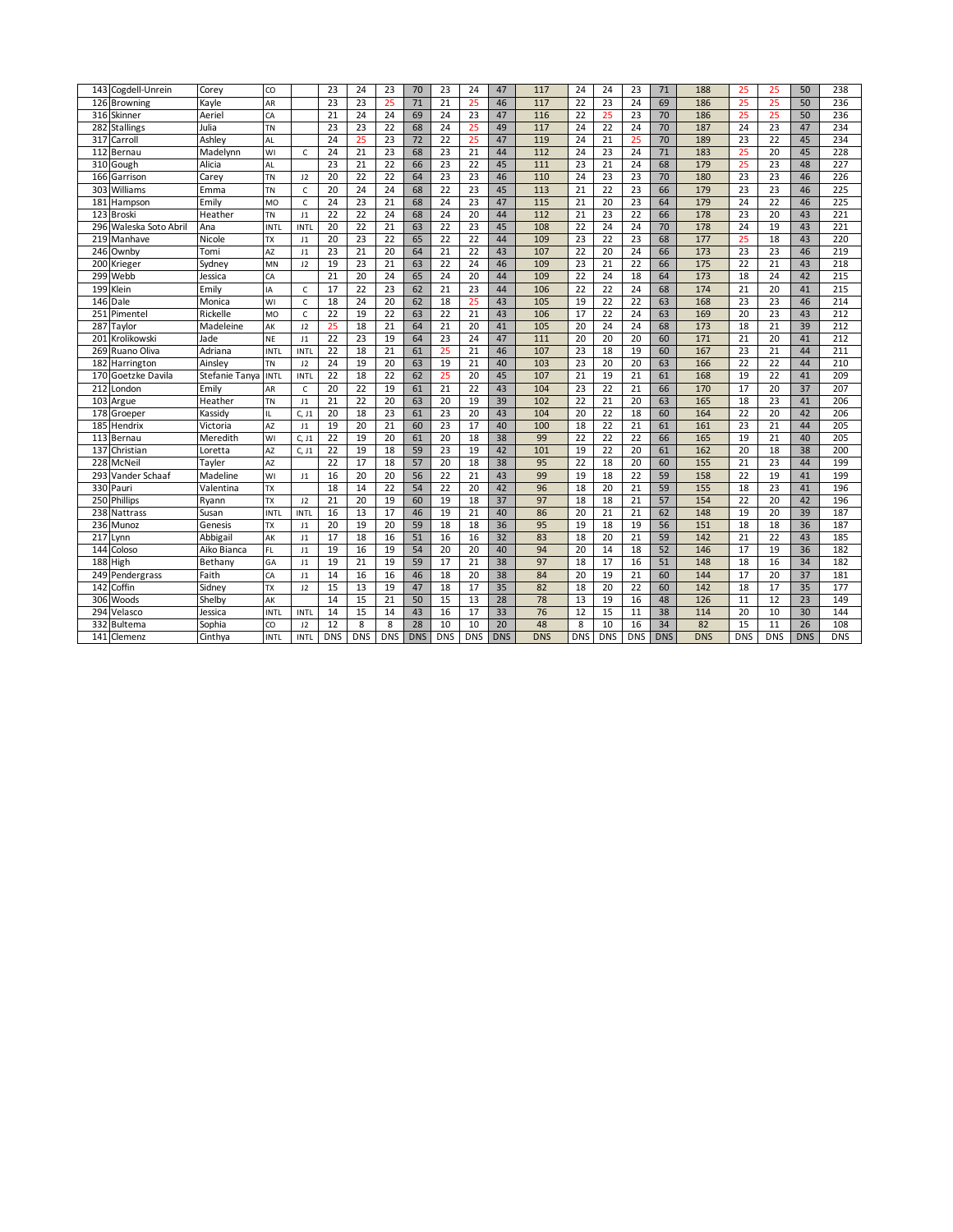| <b>Open MEN</b>  |                   |            |     |                        |    |                                               | <b>Open WOMEN</b> |                   |            |                        |    |           |
|------------------|-------------------|------------|-----|------------------------|----|-----------------------------------------------|-------------------|-------------------|------------|------------------------|----|-----------|
| <b>LAST NAME</b> | <b>FIRST NAME</b> |            |     | <b>SO SCORE FINALS</b> | SO |                                               | <b>LAST NAME</b>  | <b>FIRST NAME</b> |            | <b>SO SCORE Finals</b> |    | <b>SO</b> |
| Rennert          | Alex              | XX         | 24' | 47                     |    | <b>Gold Medalist</b><br>Alex Rennert 241 + 47 | Stallings         | Julia             | <b>XXO</b> | 234                    | 44 |           |
| Hinton           | Will              | <b>XXX</b> | 242 | 45                     |    | <b>Silver Medalist</b><br>Will Hinton 242+45  | Skinner           | Aeriel            | XX         | 236                    | 43 |           |
| Odom             | Austin            |            | 243 | 36                     |    | Bronze Medalist Austin Odom 243 + 36          | Carroll           | Ashley            | <b>XXX</b> | 234                    | 34 |           |
| Layer            | Sevin             |            | 244 | 29                     |    |                                               | Browning          | Kavle             | XO         | 236                    | 29 |           |
| Mein             | <b>Derrick</b>    | <b>XXO</b> | 242 | 26                     |    |                                               | Coadell-Unrein    | Corey             |            | 238                    | 23 |           |
| Wallace          | Jake              | <b>XXX</b> | 241 | 19                     |    |                                               | Bernau            | Madelynn          |            | 228                    | 19 |           |
| Haldemann        | <b>Derek</b>      |            | 241 |                        |    |                                               |                   |                   |            |                        |    |           |

| <b>LAST NAME</b> | <b>FIRST NAME</b> |            |     | <b>SO SCORE FINALS</b> | -SO |                                      | <b>LAST NAME</b> | <b>FIRST NAME</b> |            | SO SCORE Finals |    | <b>SO</b> |                      |                                         |
|------------------|-------------------|------------|-----|------------------------|-----|--------------------------------------|------------------|-------------------|------------|-----------------|----|-----------|----------------------|-----------------------------------------|
| Rennert          | Alex              |            | 241 |                        |     | Gold Medalist Alex Rennert 241 + 47  | Stallings        | Julia             | xxo        | 234             | 44 |           | <b>Gold Medalist</b> | Julia Stallings 234 + 44                |
| Hinton           | Will              | <b>XXX</b> | 242 | 45                     |     | Silver Medalist Will Hinton 242 + 45 | Skinner          | Aeriel            | XX         | 236             | 43 |           |                      | Silver Medalist Aeriel Skinner 236 + 43 |
| Odom             | Austin            |            | 243 | 36                     |     | Bronze Medalist Austin Odom 243 + 36 | Carroll          | Ashlev            | <b>XXX</b> | 234             | 34 |           |                      | Bronze Medalist Ashley Carroll 234 + 34 |
| Layer            | Sevin             |            | 244 | 29                     |     |                                      | Browning         | Kavle             | XO         | 236             | 29 |           |                      |                                         |
| Mein             | Derrick           | <b>XXO</b> | 242 | 26                     |     |                                      | Coadell-Unrein   | Corev             |            | 238             | 23 |           |                      |                                         |
| Wallace          | Jake              | <b>XXX</b> | 241 | 1ດ                     |     |                                      | Bernau           | Madelynn          |            | 228             | 19 |           |                      |                                         |
| .                |                   |            | .   |                        |     |                                      |                  |                   |            |                 |    |           |                      |                                         |

| <b>LAST NAME</b> | <b>FIRST NAME</b> | SO SCORE | <b>SO</b> | <b>Finals</b> |                                                 | <b>LAST NAME</b> | <b>FIRST NAME</b> |     | <b>SO SCORE</b> | so | <b>Finals</b> |
|------------------|-------------------|----------|-----------|---------------|-------------------------------------------------|------------------|-------------------|-----|-----------------|----|---------------|
| Revnolds         | Roe               | 231      |           | 47            | Roe Revnolds 231 + 47<br><b>Gold Medalist</b>   | <b>Broski</b>    | Heather           |     | 221             |    | 45            |
| Wells            | Matthew           | 234      |           | 44            | Matthew Wells 234 +44<br><b>Silver Medalist</b> | Garrison         | Carey             |     | 226             |    | 43            |
| Davey            | Gravson           | 235      |           | 37            | Bronze Medalist Grayson Davey 235 + 37          | Krolikowski      | Jade              | oxx | 212             |    | 35            |
| Thompson         | Lance             | 232      |           | 31            |                                                 | Manhave          | Nicole            |     | 220             |    | 27            |
| Brown            | Steven            | 233      |           | 24            |                                                 | Ownby            | Tomi              |     | 219             |    | 22            |
| Ziegler          | Dvlan             | 233      |           | 15            |                                                 | Krieger          | Sydney            |     | 218             |    | 18            |
|                  |                   |          |           |               |                                                 | Taylor           | Madeleine         | oxo | 212             |    |               |
|                  |                   |          |           |               |                                                 |                  |                   |     |                 |    |               |

# **Visitors** Final after 3 day total **Senior After 3 day total Senior After 3 day 1**

| <b>LAST NAME</b>       | <b>IFIRST NAME</b>   | <b>SO ISCORE</b> | so | Finals |                                             | <b>ILAST NAME</b> | <b>IFIRST NAME</b> | <b>ISO ISCORE</b> | -SC | l Finals    |                        |
|------------------------|----------------------|------------------|----|--------|---------------------------------------------|-------------------|--------------------|-------------------|-----|-------------|------------------------|
| Caro                   | Esteban              | 172              |    | 44     | Esteban Caro 172+44<br><b>Gold Medalist</b> | Loschen           | Steve              | 170               |     | 40          | Gold Medalist          |
| Caro                   | Danilo               | 182              |    |        | Danilo Caro 182+41<br>Silver Medalist       | Herman            | Michael            | 179               |     | $3^{\circ}$ | <b>Silver Medalist</b> |
| Menacho Flores         | Cesar David          | 170              |    | -34    | Bronze Medalist Cesar David Menacho         | Browning          | Tommy              | 176               |     | 28          | <b>Bronze Medali</b>   |
| <b>Brol Cardenas</b>   | Jean Pierre          | 188              |    | 28     | $Flares 170 + 34$                           | Miller            | Scott              | 178               |     | 24          |                        |
| <b>Brol Cardenas</b>   | <b>Hebert Danilo</b> | 183              |    |        |                                             | Senter            | David              | 174               |     | 20          |                        |
| Waleska Soto Abril Ana |                      | 178              |    | 10     |                                             | Hofmann           | William            | 165               |     |             |                        |

# **Junior Men Junior Women**

| <b>LAST NAME</b> | <b>FIRST NAME</b> | <b>SO SCORE</b> | so | Finals |                      |                                        | <b>LAST NAME</b> | <b>FIRST NAME</b> |     | <b>ISOISCORE</b> | -SO | l Finals |                      |                                           |
|------------------|-------------------|-----------------|----|--------|----------------------|----------------------------------------|------------------|-------------------|-----|------------------|-----|----------|----------------------|-------------------------------------------|
| Revnolds         | <b>Roe</b>        | 231             |    | 47     | <b>Gold Medalist</b> | Roe Revnolds 231 + 47                  | Broski           | Heather           |     | 221              |     | 45       | <b>Gold Medalist</b> | Heather Broski 221 + 45                   |
| Wells            | Matthew           | 234             |    | 44     |                      | Silver Medalist Matthew Wells 234 + 44 | Garrison         | <b>Carev</b>      |     | 226              |     | 43       |                      | Silver Medalist Carey Garrison 226 + 43   |
| Davey            | Gravson           | 235             |    | 37     |                      | Bronze Medalist Grayson Davey 235 + 37 | Krolikowski      | Jade              | OXX | 212              |     | 35       |                      | Bronze Medalist Jade Krolikowski 212 + 35 |
| Thompson         | Lance             | 232             |    | د.     |                      |                                        | Manhave          | Nicole            |     | 220              |     | 27       |                      |                                           |
| Brown            | Steven            | 233             |    | 24     |                      |                                        | Ownby            | Tomi              |     | 219              |     | 22       |                      |                                           |
| Ziegler          | Dvlan             | 233             |    |        |                      |                                        | Krieger          | Svdnev            |     | 218              |     | 18       |                      |                                           |
|                  |                   |                 |    |        |                      |                                        | Taylor           | Madeleine         | oxo | 212              |     |          |                      |                                           |
|                  |                   |                 |    |        |                      |                                        |                  |                   |     |                  |     |          |                      |                                           |

# **LAST NAME FIRST NAME SO SCORE SO Finals LAST NAME FIRST NAME SO SCORE SO Finals**

| LAST NAME              | <b>IFIRST NAME</b>   | <b>ISO ISCORE</b> | so | Finals         |                                             | <b>ILAST NAME</b> | <b>IFIRST NAME</b> | <b>ISOISCOREI</b> | so | <b>IFinals</b> |                      |                                         |
|------------------------|----------------------|-------------------|----|----------------|---------------------------------------------|-------------------|--------------------|-------------------|----|----------------|----------------------|-----------------------------------------|
| Caro                   | Esteban              | 172               |    | 44             | Esteban Caro 172+44<br><b>Gold Medalist</b> | Loschen           | Steve              | 170               |    | 40             | <b>Gold Medalist</b> | Steve Loschen 170 + 40                  |
| Caro                   | Danilo               | 182               |    |                | Silver Medalist Danilo Caro 182 + 41        | Herman            | Michael            | 179               |    |                |                      | Silver Medalist Michael Herman 179 + 37 |
| Menacho Flores         | Cesar David          | 170               |    | 34             | Bronze Medalist Cesar David Menacho         | Browning          | Tommy              | 176               |    | 28             |                      | Bronze Medalist Tommy Browning 176 + 20 |
| <b>Brol Cardenas</b>   | Jean Pierre          | 188               |    | 28             | Flores 170 + 34                             | Miller            | Scott              | 178               |    | 24             |                      |                                         |
| <b>Brol Cardenas</b>   | <b>Hebert Danilo</b> | 183               |    | 21<br><u>.</u> |                                             | Senter            | David              | 174               |    | 20             |                      |                                         |
| Waleska Soto Abril Ana |                      | 178               |    |                |                                             | Hofmann           | William            | 165               |    |                |                      |                                         |
|                        |                      |                   |    |                |                                             | Parker            | David              | 165               |    |                |                      |                                         |
|                        |                      |                   |    |                |                                             |                   |                    |                   |    |                |                      |                                         |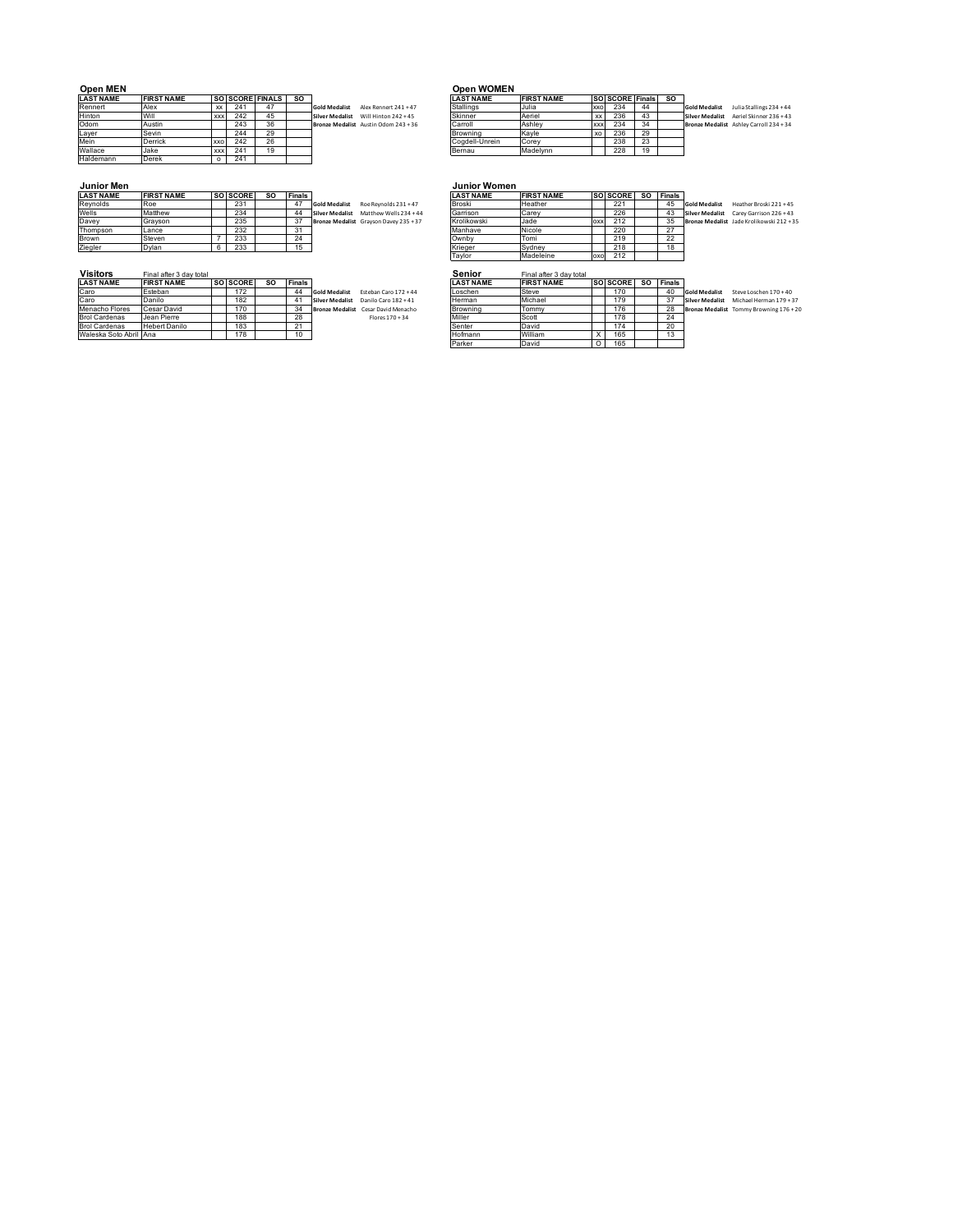# **2019 Shotgun National Championships MIXED TEAM TRAP**

# **Gold Medalists** Roe Reynolds & Carey Garrison

**Silver Medalists** Glenn Eller & Aeriel Skinner<br>**Bronze Medalists** Caleb Lindsey & Emma Willi **Bronze Medalists** Caleb Lindsey & Emma Williams

| TEAM # BIB # |     | <b>NAME</b>                   |    | RND 1 RND 2 RND 3 TOTAL |    |     |
|--------------|-----|-------------------------------|----|-------------------------|----|-----|
| 13           |     | 465 Caleb Lindsey             | 24 | 25                      | 25 | 143 |
|              |     | 466 Emma Williams             | 24 | 24                      | 21 |     |
|              |     | 473 Seth Inman                | 25 | 24                      | 23 | 142 |
| 17           |     | 474 Alicia Gough              | 25 | 23                      | 22 |     |
| 23           |     | 485 Brian Burrows             | 23 | 23                      | 25 | 141 |
|              |     | 486   Kayle Browning          | 23 | 23                      | 24 |     |
| 15           |     | 469 Glen Eller                | 25 | 24                      | 24 | 141 |
|              |     | 470 Aeriel Skinner            | 24 | 21                      | 23 |     |
|              |     | 457 Roe Reynolds              | 22 | 23                      | 22 |     |
| 9            |     | 458 Carey Garrison            | 25 | 25                      | 23 | 140 |
|              | 471 | Derek Haldemann               | 24 | 24                      | 21 |     |
| 16           |     | 472 Ashley Carroll            | 24 | 25                      | 22 | 140 |
|              |     | 449 Jean Pierre Brol Cardenas | 24 | 23                      | 24 |     |
| 5            | 450 | Adriana Ruano Oliva           | 21 | 23                      | 21 | 136 |
|              | 461 | Logan Bankard                 | 22 | 23                      | 22 |     |
| 11           |     | 462 Monica Dale               | 21 | 25                      | 23 | 136 |
|              |     | 439 Alex Rennert              | 23 | 24                      | 25 |     |
| 31           |     | 440 Rickelle Pimentel         | 24 | 18                      | 20 | 134 |
|              |     | 455 Grayson Davey             | 23 | 21                      | 23 |     |
| 8            |     | 456 Julia Stallings           | 19 | 23                      | 23 | 132 |
|              |     | 489 Will Hinton               | 23 | 21                      | 23 | 132 |
| 25           |     | 490 Meredith Bernau           | 22 | 21                      | 22 |     |
| 29           |     | 497 Josh Richmond             | 25 | 22                      | 24 |     |
|              |     | 498 Jade Krolikowski          | 18 | 21                      | 21 | 131 |
|              |     | 487 Sevin Layer               | 25 | 25                      | 20 |     |
| 24           |     | 488 Madelynn Bernau           | 22 | 19                      | 20 | 131 |
|              |     | 459 Mick Wertz                | 25 | 21                      | 23 |     |
| 10           | 460 | <b>Tayler McNeil</b>          | 20 | 19                      | 21 | 129 |
|              |     | 477 Jeff Holguin              | 21 | 24                      | 25 |     |
| 19           |     | 478 Sydney Krieger            | 22 | 19                      | 17 | 128 |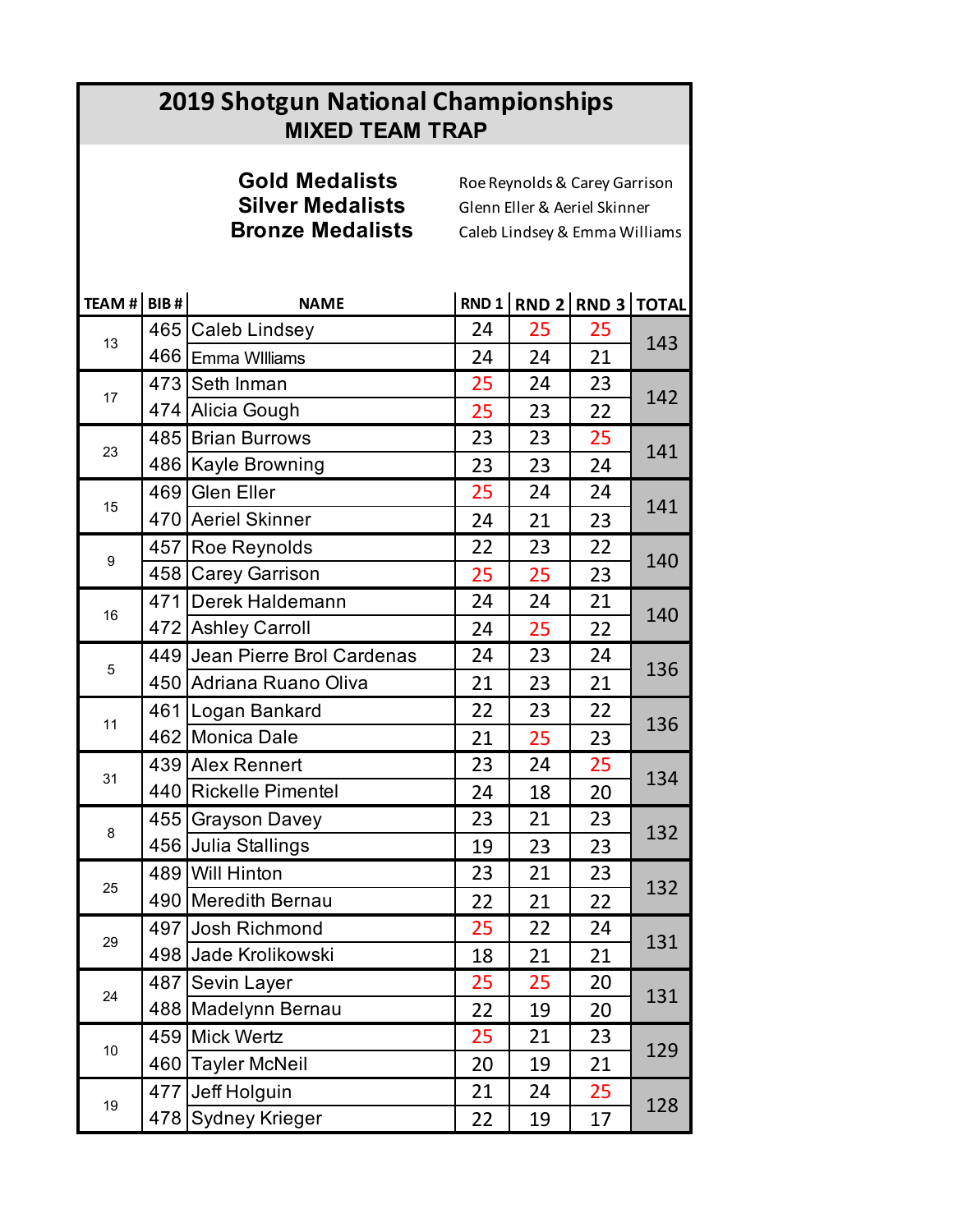|                | 493 | <b>Grady Reynolds</b>               | 16 | 20 | 25 |     |
|----------------|-----|-------------------------------------|----|----|----|-----|
| 27             | 494 | Nicole Manhave                      | 23 | 25 | 18 | 127 |
|                |     | 495 Austin Odom                     | 25 | 24 | 25 |     |
| 28             |     | 496 Loretta Christian               | 18 | 19 | 16 | 127 |
|                |     | 491 Kolton Milsap                   | 20 | 21 | 21 | 126 |
| 26             |     | 492 Ryann Phillips                  | 21 | 19 | 24 |     |
| $\mathbf{1}$   | 441 | Francis Jacobs IV                   | 20 | 21 | 21 |     |
|                | 442 | Tomi Ownby                          | 23 | 18 | 21 | 124 |
|                |     | 475   Dylan Ziegler                 | 23 | 22 | 22 |     |
| 18             |     | 476 Faith Pendergrass               | 20 | 20 | 16 | 123 |
|                | 445 | <b>Scott Schludt</b>                | 24 | 19 | 22 |     |
| 3              |     | 446 Abigale Wigh                    | 19 | 20 | 18 | 122 |
|                | 443 | <b>Crockett Stultz</b>              | 16 | 20 | 23 |     |
| $\overline{2}$ |     | 444   Madeleine Taylor              | 18 | 20 | 24 | 121 |
|                | 463 | Justin Lowery                       | 23 | 18 | 22 |     |
| 12             |     |                                     | 18 | 21 | 19 | 121 |
|                |     | 464 Emily Klein                     |    |    |    |     |
|                | 499 | Owen Bin                            | 21 | 18 | 22 |     |
| 30             | 500 | <b>Genesis Munoz</b>                | 18 | 20 | 21 | 120 |
|                |     | 483 Wallace Ford                    | 25 | 20 | 19 |     |
| 22             |     | 484   Kassidy Groeper               | 19 | 18 | 20 | 121 |
|                | 451 | <b>Herbert Danilo Brol Cardenas</b> | 24 | 22 | 18 |     |
| 6              |     | 452 Ana Waleska Soto Abril          | 19 | 16 | 18 | 117 |
|                |     | 453 Scott Miller                    | 20 | 16 | 18 |     |
| $\overline{7}$ |     | 454 Jessica Webb                    | 20 | 20 | 22 | 116 |
|                |     | 479 Marshall Fox                    | 20 | 20 | 19 |     |
| 20             |     | 480 Sidney Coffin                   | 13 | 18 | 19 | 109 |
|                |     | 467 Jeff Nostrom                    | 18 | 20 | 19 |     |
| 14             |     | 468 Sophie Nostrom                  | 11 | 16 | 16 | 100 |
|                | 447 | Cesar Menacho                       | 21 | 15 | 20 |     |
| 4              |     | 448 Jessica Velasco                 | 13 | 8  | 18 | 95  |
| 21             | 481 | Coy Losawyer                        | 20 | 21 | 19 | 93  |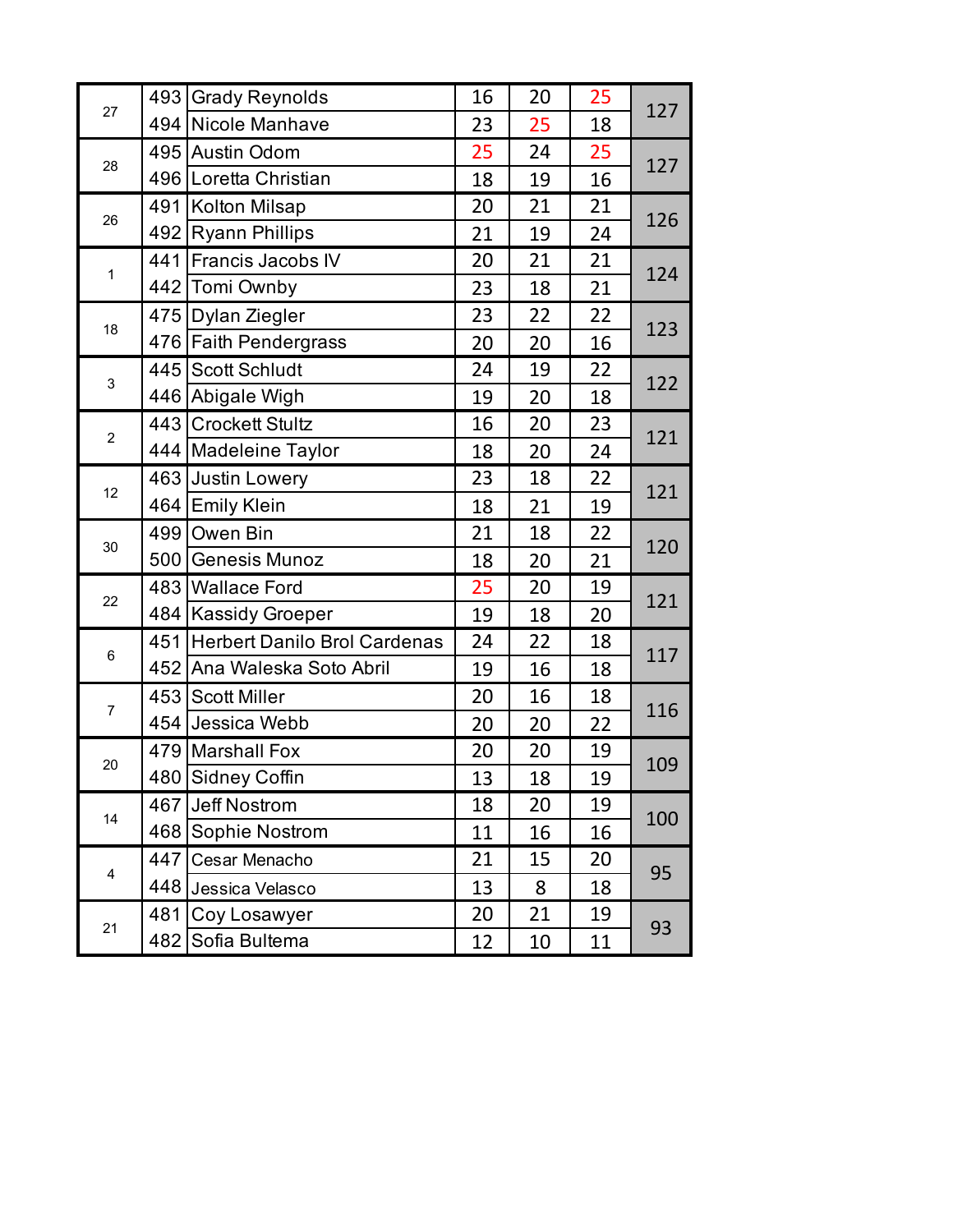| TEAM# | <b>LAST NAME</b> | <b>FIRST NAME</b> | <b>SO</b> | <b>SCORE</b> | $\overline{SO}$ | <b>FINALS</b> |
|-------|------------------|-------------------|-----------|--------------|-----------------|---------------|
| 9     | Reynolds         | Roe               | 4         | 140          |                 | 46            |
|       | Garrison         | Carey             |           |              |                 |               |
| 15    | Eller            | Glenn             | 0         | 141          |                 | 45            |
|       | Skinner          | Aeriel            |           |              |                 |               |
| 13    | Lindsey          | Caleb             |           | 143          |                 | 33            |
|       | Williams         | Emma              |           |              |                 |               |
| 23    | <b>Burrows</b>   | <b>Brian</b>      | 1         | 141          |                 | 31            |
|       | Browning         | Kayle             |           |              |                 |               |
| 17    | Inman            | Seth              |           | 142          |                 | 26            |
|       | Gough            | Alicia            |           |              |                 |               |
| 16    | Haldemann        | Derek             | 5         | 140          |                 | 19            |
|       | Carroll          | Ashley            |           |              |                 |               |

Gold Medalists Roe Reynolds & Carey Garrison Silver Medalists Glenn Eller & Aeriel Skinner Bronze Medalists  $C$ aleb Lindsey & Emma Williams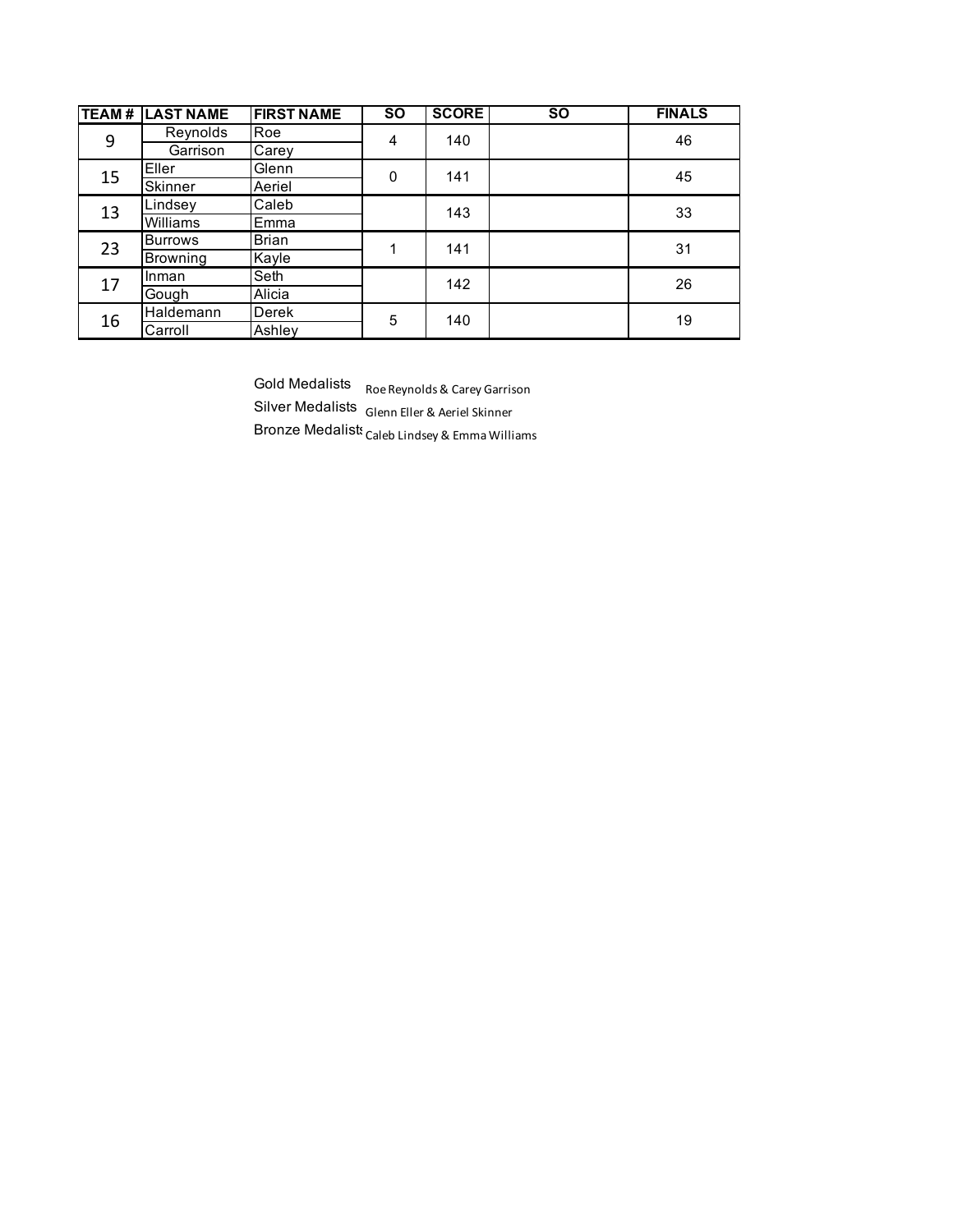|                 |                                            | 2019 Paralympic Trap MQS Match                                 |                                                       |  |
|-----------------|--------------------------------------------|----------------------------------------------------------------|-------------------------------------------------------|--|
| PT1             | Champion<br><b>Silver</b><br><b>Bronze</b> | <b>Melvin Du</b><br><b>Zachary Jones</b><br><b>Becky Noble</b> | $66 + 33$ Final<br>$59 + 31$ Final<br>$72 + 19$ Final |  |
| PT <sub>3</sub> | Champion<br><b>Silver</b>                  | <b>Brandy Elrod</b><br>Sophia Bultema                          | 67<br>60                                              |  |
| PT <sub>2</sub> | Champion                                   | <b>Brian Sorensen</b>                                          | 84                                                    |  |

|        | <b>PARA Trap</b> |                   |                 |    |    |    |              |    |                                     |                  |                 |  |  |  |  |
|--------|------------------|-------------------|-----------------|----|----|----|--------------|----|-------------------------------------|------------------|-----------------|--|--|--|--|
| COMP#  | <b>LAST NAME</b> | <b>FIRST NAME</b> | <b>Class</b>    |    |    |    |              |    | RND 1 RND 2 RND 3 DAY 1 RND 4 RND 5 | DAY <sub>2</sub> | <b>DAY TOTA</b> |  |  |  |  |
|        | 333 Sorensen     | <b>Brian</b>      | PT <sub>2</sub> | 16 | 21 | 17 | 54           | 12 | 18                                  | 30               | 84              |  |  |  |  |
|        | 343 Guerrero     | Alvin             | PT <sub>1</sub> | 13 | 15 | 16 | 44           | 15 | 18                                  | 33               | 77              |  |  |  |  |
|        | 345 Noble        | <b>Becky</b>      | PT <sub>1</sub> | 16 | 15 | 13 | 44           | 15 | 13                                  | 28               | 72              |  |  |  |  |
|        | 340 Elrod        | <b>Brandy</b>     | PT <sub>3</sub> | 17 | 17 | 9  | 43           | 15 | 9                                   | 24               | 67              |  |  |  |  |
| 358 Du |                  | Melvin            | PT <sub>1</sub> | 12 | 13 | 14 | 39           | 18 | 9                                   | 27               | 66              |  |  |  |  |
|        | 348 Bultema      | Sophia            | PT <sub>3</sub> | 13 | 17 | 14 | 44           | 9  | 7                                   | 16               | 60              |  |  |  |  |
|        | 342 Jones        | Zachary           | PT <sub>1</sub> | 14 | 13 | 10 | 37           | 14 | 8                                   | 22               | 59              |  |  |  |  |
|        | 344 Black        | <b>Kirk</b>       | PT <sub>1</sub> | 14 | 7  | 11 | 32           | 14 | 12                                  | 26               | 58              |  |  |  |  |
|        | 346 Lopez        | Josue             | PT <sub>1</sub> | 10 | 10 | 12 | 32           | 11 | 13                                  | 24               | 56              |  |  |  |  |
|        |                  |                   |                 |    |    |    | $\mathbf{0}$ |    |                                     | $\Omega$         | $\mathbf 0$     |  |  |  |  |
|        |                  |                   |                 |    |    |    | $\Omega$     |    |                                     | $\Omega$         | $\Omega$        |  |  |  |  |
|        |                  |                   |                 |    |    |    | $\mathbf{0}$ |    |                                     | $\Omega$         | 0               |  |  |  |  |
|        |                  |                   |                 |    |    |    | $\Omega$     |    |                                     | $\Omega$         | 0               |  |  |  |  |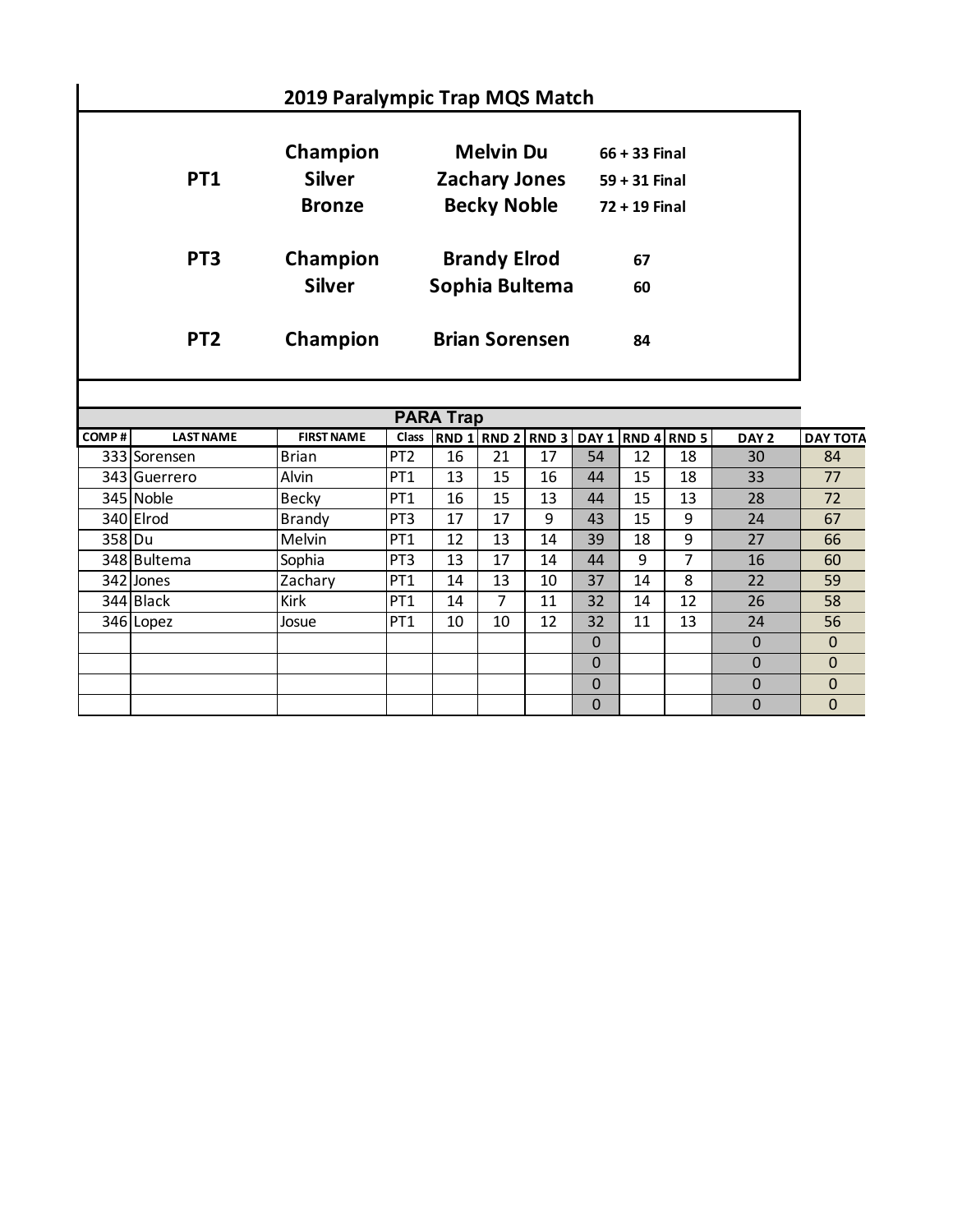|            |                                                                                                       | 2019 Shotgun National Championships |                   |                      |                                  |                                     |                  |                  |          |          |          |                        |                  |                  |                          |                   |                         |           |                  |                   |            |
|------------|-------------------------------------------------------------------------------------------------------|-------------------------------------|-------------------|----------------------|----------------------------------|-------------------------------------|------------------|------------------|----------|----------|----------|------------------------|------------------|------------------|--------------------------|-------------------|-------------------------|-----------|------------------|-------------------|------------|
|            |                                                                                                       | <b>Men's Awards</b>                 |                   |                      |                                  |                                     |                  |                  |          |          |          |                        |                  |                  | <b>Women's Awards</b>    |                   |                         |           |                  |                   |            |
|            |                                                                                                       |                                     |                   |                      |                                  |                                     |                  |                  |          |          |          |                        |                  |                  |                          |                   |                         |           |                  |                   |            |
|            |                                                                                                       | Champion                            |                   |                      |                                  | Nic Moschetti 244 + 56              |                  |                  |          |          |          | Champion               |                  |                  | Austen Smith 235 + 53    |                   |                         |           |                  |                   |            |
|            |                                                                                                       | <b>Silver</b>                       |                   |                      |                                  | Vincent Hancock 246 + 54            |                  |                  |          |          |          | Silver                 |                  |                  | Haley Dunn $238 + 50$    |                   |                         |           |                  |                   |            |
|            |                                                                                                       | <b>Bronze</b>                       |                   |                      |                                  | Eli Christman 239 + 43              |                  |                  |          |          |          | <b>Bronze</b>          |                  |                  | Katharina Jacob 228 + 43 |                   |                         |           |                  |                   |            |
|            |                                                                                                       |                                     |                   |                      |                                  |                                     |                  |                  |          |          |          |                        |                  |                  |                          |                   |                         |           |                  |                   |            |
|            |                                                                                                       | <b>Junior Champion</b>              |                   |                      |                                  | Anthony Nomina 235 + 52             |                  |                  |          |          |          | <b>Junior Champion</b> |                  |                  |                          |                   | Sam Simonton $239 + 52$ |           |                  |                   |            |
|            |                                                                                                       | <b>Junior Silver</b>                |                   |                      |                                  | David Garza 229 + 48                |                  |                  |          |          |          | <b>Junior Silver</b>   |                  |                  |                          |                   | Jacenta Jacob 234 + 47  |           |                  |                   |            |
|            |                                                                                                       | <b>Junior Bronze</b>                |                   |                      |                                  | Lazaro Puertas 232 + 41             |                  |                  |          |          |          | <b>Junior Bronze</b>   |                  |                  |                          |                   | Jasmine Otis 195 + 33   |           |                  |                   |            |
|            |                                                                                                       |                                     |                   |                      |                                  |                                     |                  |                  |          |          |          |                        |                  |                  |                          |                   |                         |           |                  |                   |            |
|            |                                                                                                       | <b>High Collegiate</b>              |                   |                      |                                  |                                     |                  |                  |          |          |          | <b>High Collegiate</b> |                  |                  | Erin Lokke 221           |                   |                         |           |                  |                   |            |
|            |                                                                                                       | High J2                             |                   |                      |                                  | Joseph Witty 238<br>Jordan Sapp 214 |                  |                  |          |          |          | High J2                |                  |                  |                          |                   | Molly DiMaggio 205      |           |                  |                   |            |
|            |                                                                                                       | High J3                             |                   |                      |                                  | Benjamin Keller 233                 |                  |                  |          |          |          |                        |                  |                  |                          |                   |                         |           |                  |                   |            |
|            |                                                                                                       |                                     |                   |                      |                                  |                                     |                  |                  |          |          |          |                        |                  |                  |                          |                   |                         |           |                  |                   |            |
|            |                                                                                                       |                                     |                   |                      | Edel Edward Franco 179           |                                     |                  |                  |          |          |          |                        |                  |                  |                          |                   |                         |           |                  |                   |            |
|            |                                                                                                       |                                     |                   | Fernando Bayo 157    |                                  |                                     |                  |                  |          |          |          |                        |                  |                  |                          |                   |                         |           |                  |                   |            |
|            |                                                                                                       |                                     |                   |                      |                                  |                                     |                  |                  |          |          |          |                        |                  |                  |                          |                   |                         |           |                  |                   |            |
|            |                                                                                                       |                                     |                   |                      |                                  |                                     |                  |                  |          |          |          |                        |                  |                  |                          |                   |                         |           |                  |                   |            |
|            |                                                                                                       |                                     |                   |                      | Juan Ramon Schaeffer Samayoa 228 |                                     |                  |                  |          |          |          |                        |                  |                  |                          |                   |                         |           |                  |                   |            |
|            |                                                                                                       |                                     |                   |                      |                                  | Santiago Romero Juarez 203          |                  |                  |          |          |          |                        |                  |                  |                          |                   |                         |           |                  |                   |            |
|            |                                                                                                       |                                     |                   |                      |                                  |                                     |                  |                  |          |          |          |                        |                  |                  |                          |                   |                         |           |                  |                   |            |
|            | <b>SKEET MEN</b><br>RND 4 RND 5 DAY 2 2 DAY TOTAL RND 6<br>RND 8 Day 3 3 DAY TOTAL RND 9 RND 10 Day 4 |                                     |                   |                      |                                  |                                     |                  |                  |          |          |          |                        |                  |                  |                          |                   |                         |           |                  |                   |            |
| COMP#      | <b>LAST NAME</b>                                                                                      | <b>FIRST NAME</b>                   | <b>STATE</b>      | CAT                  | RND <sub>1</sub>                 | RND <sub>2</sub>                    | RND <sub>3</sub> | DAY <sub>1</sub> |          |          |          |                        |                  | RND <sub>7</sub> |                          |                   |                         |           |                  |                   | Total      |
| 359        | Hancock                                                                                               | Vincent                             | <b>TX</b>         |                      | 24                               | 25                                  | 25               | 74               | 24       | 25       | 49       | 123                    | 25               | 25               | 25                       | 75                | 198                     | 24        | 24               | 48                | 246        |
| 235        | Moschetti                                                                                             | <b>Nic</b>                          | CO                | C                    | 24                               | 23                                  | 25               | 72               | 25       | 25       | 50       | 122                    | 24               | 25               | 23                       | 72                | 194                     | 25        | 25               | 50                | 244        |
| 363<br>337 | McBee<br>Johnson                                                                                      | Zach<br>Robert                      | AZ<br>AZ          |                      | 21<br>21                         | 23<br>24                            | 24<br>23         | 68<br>68         | 25<br>24 | 25<br>23 | 50<br>47 | 118<br>115             | 25<br>25         | 23<br>25         | 25<br>24                 | 73<br>74          | 191<br>189              | 25<br>25  | 25<br>25         | 50<br>50          | 241<br>239 |
| 349        | Christman                                                                                             | Eli                                 | <b>TN</b>         | C                    | 25                               | 22                                  | 25               | 72               | 25       | 24       | 49       | 121                    | 24               | 24               | 23                       | 71                | 192                     | 23        | 24               | 47                | 239        |
| 305        | Witty                                                                                                 | Joseph                              | AZ                | $\mathsf{C}$         | 24                               | 24                                  | 25               | 73               | 25       | 24       | 49       | 122                    | 24               | 24               | 23                       | 71                | 193                     | 23        | 22               | 45                | 238        |
| 257<br>101 | Raley<br>Ahlin                                                                                        | Josh<br>Alexander                   | LA<br>SC          | J1                   | 23<br>22                         | 22<br>22                            | 23<br>23         | 68<br>67         | 25<br>24 | 23<br>23 | 48<br>47 | 116<br>114             | 23<br>24         | 24<br>25         | 23<br>24                 | 70<br>73          | 186<br>187              | 25<br>25  | 25<br>24         | 50<br>49          | 236<br>236 |
| 353        | Thompson                                                                                              | Frank                               | <b>NE</b>         |                      | 23                               | 22                                  | 23               | 68               | 24       | 24       | 48       | 116                    | 24               | 25               | 22                       | 71                | 187                     | 24        | 24               | 48                | 235        |
| 360        | Prince                                                                                                | Conner                              | TX                | J1                   | 22                               | 22                                  | 23               | 67               | 25       | 24       | 49       | 116                    | 23               | 24               | 25                       | 72                | 188                     | 24        | 23               | 47                | 235        |
| 241<br>220 | Nomina<br>McBee                                                                                       | Anthony<br>Remington                | CO<br><b>TX</b>   | J1                   | 22<br>23                         | 24<br>23                            | 24<br>21         | 70<br>67         | 24<br>25 | 23<br>24 | 47<br>49 | 117<br>116             | 23<br>23         | 24<br>25         | 24<br>23                 | 71<br>71          | 188<br>187              | 24<br>24  | 23<br>23         | 47<br>47          | 235<br>234 |
| 314        | McBee                                                                                                 | Colt                                | TX                |                      | 24                               | 24                                  | 23               | 71               | 24       | 24       | 48       | 119                    | 24               | 22               | 23                       | 69                | 188                     | 23        | 23               | 46                | 234        |
| 114        | <b>Bible</b>                                                                                          | James                               | FL                | C                    | 22                               | 24                                  | 23               | 69               | 23       | 25       | 48       | 117                    | 25               | 22               | 24                       | $71\,$            | 188                     | 24        | 22               | 46                | 234        |
| 196<br>290 | Keller<br>Thomas                                                                                      | Benjamin<br>Will                    | CO<br>IA          | J3                   | 23<br>25                         | 21<br>24                            | 25<br>24         | 69<br>73         | 24<br>23 | 24<br>24 | 48<br>47 | 117<br>120             | 23<br>23         | 24<br>21         | 23<br>22                 | 70<br>66          | 187<br>186              | 23<br>21  | 23<br>25         | 46<br>46          | 233<br>232 |
| 256        | Puertas                                                                                               | Lazaro                              | FL                | J2                   | 23                               | 23                                  | 24               | 70               | 22       | 21       | 43       | 113                    | 25               | 24               | 22                       | 71                | 184                     | 25        | 23               | 48                | 232        |
| 168        | Garza                                                                                                 | David                               | ТX                | J1                   | 24                               | 22                                  | 25               | 71               | 23       | 22       | 45       | 116                    | 23               | 21               | 21                       | 65                | 181                     | 23        | 25               | 48                | 229        |
| 356<br>148 | <b>Ellis</b><br>Day                                                                                   | Eli<br>Devin                        | TХ<br>TХ          | J1                   | 23<br>24                         | 20<br>24                            | 20<br>19         | 63<br>67         | 25<br>24 | 23<br>24 | 48<br>48 | 111<br>115             | 22<br>24         | 25<br>23         | 24<br>21                 | 71<br>68          | 182<br>183              | 23<br>24  | 23<br>21         | 46<br>45          | 228<br>228 |
| 273        | Schaeffer Samayoa                                                                                     | Juan Ramon                          | <b>INTL</b>       | <b>INTL</b>          | 23                               | 23                                  | 24               | 70               | 22       | 24       | 46       | 116                    | 25               | 22               | 20                       | 67                | 183                     | 24        | 21               | 45                | 228        |
|            | 102 Allen                                                                                             | Thomas                              | VA                |                      | 23                               | 22                                  | 20               | 65               | 22       | 21       | 43       | 108                    | 23               | 23               | 23                       | 69                | 177                     | 24        | 23               | 47                | 224        |
| 107<br>154 | Bankard 2<br>Dobbs                                                                                    | Logan<br>James                      | CO<br>OK          | С<br>C               | 24<br>20                         | 20<br>22                            | 19<br>20         | 63<br>62         | 20<br>22 | 24<br>23 | 44<br>45 | 107<br>107             | 22<br>23         | 20<br>20         | 24<br>23                 | 66<br>66          | 173<br>173              | 23<br>23  | 25<br>25         | 48<br>48          | 221<br>221 |
| 351        | Lane                                                                                                  | Carson                              | <b>NC</b>         |                      | 21                               | 21                                  | 23               | 65               | 22       | 22       | 44       | 109                    | 18               | 24               | 22                       | 64                | 173                     | 23        | 21               | 44                | 217        |
| 284        | Stewart                                                                                               | Damien                              | CO                | C, J1                | 23                               | 21                                  | 21               | 65               | 23       | 23       | 46       | 111                    | 21               | 20               | 23                       | 64                | 175                     | 21        | 21               | 42                | 217        |
| 272<br>352 | Sapp<br>Sanford                                                                                       | Jordan<br>Blake                     | AZ<br>IN          | J2<br>J2             | 17<br>19                         | 23<br>18                            | 19<br>19         | 59<br>56         | 20<br>22 | 22<br>23 | 42<br>45 | 101<br>101             | 22<br>22         | 22<br>21         | 22<br>23                 | 66<br>66          | 167<br>167              | 24<br>25  | 23<br>22         | 47<br>47          | 214<br>214 |
| 139        | Cleland                                                                                               | Johnmichael                         | AZ                | C, J1                | 20                               | 20                                  | 20               | 60               | 20       | 19       | 39       | 99                     | 24               | 24               | 22                       | 70                | 169                     | 23        | 21               | 44                | 213        |
| 350        | Maskell                                                                                               | Michael                             |                   |                      | 17                               | 21                                  | 23               | 61               | 22       | 23       | 45       | 106                    | 20               | 20               | 24                       | 64                | 170                     | 19        | 23               | 42                | 212        |
| 254<br>279 | Priestly<br>Shields                                                                                   | Luke<br>Mark                        | TΧ<br>MO          | J3<br>C, J1          | 20<br>20                         | 18<br>20                            | 20<br>22         | 58<br>62         | 20<br>22 | 23<br>25 | 43<br>47 | 101<br>109             | 23<br>21         | 22<br>22         | 22<br>20                 | 67<br>63          | 168<br>172              | 23<br>19  | 19<br>19         | 42<br>38          | 210<br>210 |
| 274        | Schutzius                                                                                             | Mark                                | <b>WA</b>         |                      | 24                               | 21                                  | 20               | 65               | 20       | 20       | 40       | 105                    | 20               | 23               | 19                       | 62                | 167                     | 18        | 22               | 40                | 207        |
| 130        | Cantu                                                                                                 | John                                | TХ                | J3                   | 19                               | 24                                  | 20               | 63               | 22       | 22       | 44       | 107                    | 22               | 21               | 21                       | 64                | 171                     | 18        | 18               | 36                | 207        |
| 176<br>265 | Grganto<br>Romero Juarez                                                                              | Joshua<br>Santiago                  | СA<br><b>INTL</b> | J3<br><b>INTL</b>    | 23<br>22                         | 18<br>22                            | 18<br>19         | 59<br>63         | 19<br>22 | 22<br>21 | 41<br>43 | 100<br>106             | 18<br>21         | 18<br>20         | 21<br>18                 | 57<br>59          | 157<br>165              | 24<br>21  | 24<br>17         | 48<br>38          | 205<br>203 |
| 169        | Gerstenberg                                                                                           | Jack                                | CA                | C, J1                | 16                               | 19                                  | 20               | 55               | 23       | 20       | 43       | 98                     | 21               | 23               | 19                       | 63                | 161                     | 20        | 20               | 40                | 201        |
| 259        | Regan                                                                                                 | Ryan                                | FL                |                      | 16                               | 21                                  | 21               | 58               | 20       | 21       | 41       | 99                     | 22               | 19               | 19                       | 60                | 159                     | 20        | 21               | 41                | 200        |
| 338<br>362 | Clarke<br>Massey                                                                                      | Hayden<br>Nick                      | TХ<br>AR          | J <sub>2</sub><br>J2 | 17<br>20                         | 21<br>21                            | 24<br>16         | 62<br>57         | 20<br>20 | 22<br>18 | 42<br>38 | 104<br>95              | 17<br>21         | 23<br>18         | 19<br>23                 | 59<br>62          | 163<br>157              | 19<br>18  | 17<br>17         | 36<br>35          | 199<br>192 |
| 155        | Duncan                                                                                                | Charles                             | IN                | J1                   | 14                               | 20                                  | 19               | 53               | 19       | 21       | 40       | 93                     | 22               | 20               | 20                       | 62                | 155                     | 18        | 18               | 36                | 191        |
| 136        | Chau                                                                                                  | Lawrence                            | CA                |                      | 14                               | 17                                  | 21               | 52               | 20       | 15       | 35       | 87                     | 19               | 19               | 21                       | 59                | 146                     | 17        | 21               | 38                | 184        |
| 163<br>237 | Franco<br>Murray                                                                                      | Edel Edaward<br>Joseph              | <b>FL</b><br>AZ   | S<br>J1              | 17<br>19                         | 12<br>17                            | 20<br>17         | 49<br>53         | 19<br>14 | 18<br>14 | 37<br>28 | 86<br>81               | 21<br>19         | 18<br>20         | 16<br>19                 | 55<br>58          | 141<br>139              | 18<br>18  | 20<br>20         | 38<br>38          | 179<br>177 |
| 270        | Samson                                                                                                | Logan                               | AK                | J1                   | 20                               | 19                                  | 13               | 52               | 20       | 19       | 39       | 91                     | 16               | 13               | 19                       | 48                | 139                     | 16        | 17               | 33                | 172        |
| 108        | Bayo                                                                                                  | Fernando                            | TN                | S                    | 16                               | 13                                  | 16               | 45               | 18       | 19       | 37       | 82                     | 16               | 17               | 16                       | 49                | 131                     | 12        | 14               | 26                | 157        |
| 295<br>361 | Villegas 1<br>Scholes                                                                                 | Diego<br>Joe                        | VI<br>CO          | J2                   | 15<br>23                         | 17<br>21                            | 13<br>16         | 45<br>60         | 13<br>18 | 11<br>16 | 24<br>34 | 69<br>94               | 16<br><b>DNF</b> | 16<br><b>DNF</b> | 11<br><b>DNF</b>         | 43<br>$\mathbf 0$ | 112<br>94               | 14<br>DNF | 13<br><b>DNF</b> | 27<br>$\mathbf 0$ | 139<br>94  |
|            | 1.9563                                                                                                |                                     |                   |                      |                                  |                                     |                  |                  |          |          |          |                        |                  |                  |                          |                   |                         |           |                  |                   |            |

1 - 9.5.6.3 2 - 9.16.4.A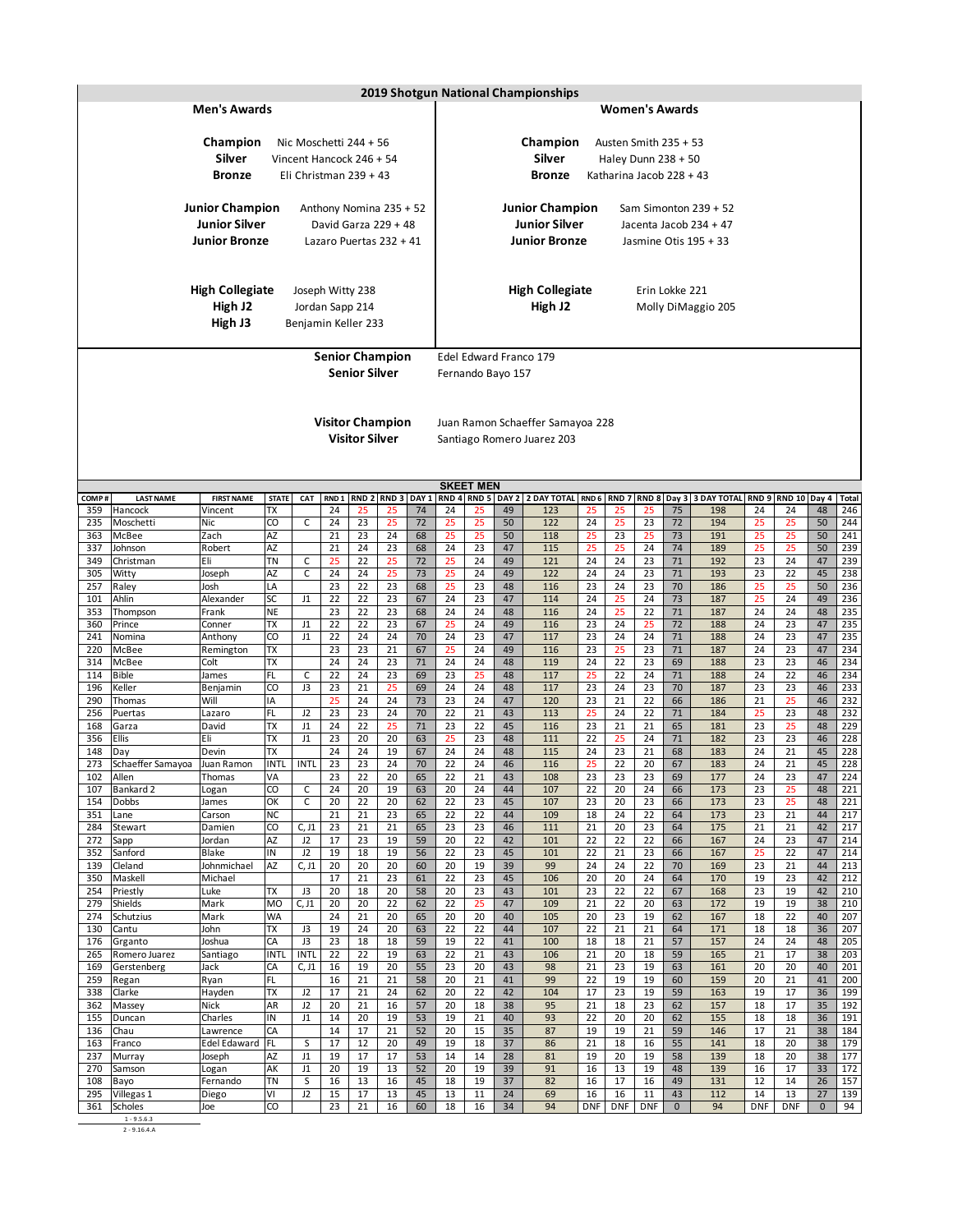|       |                                                                                                                                                                                                                                           |           |           |               |    |    |    |    |    |    |    | 2019 Shotgun National Championships |    |    |    |       |     |    |    |    |     |
|-------|-------------------------------------------------------------------------------------------------------------------------------------------------------------------------------------------------------------------------------------------|-----------|-----------|---------------|----|----|----|----|----|----|----|-------------------------------------|----|----|----|-------|-----|----|----|----|-----|
|       | <b>SKEET WOMEN</b>                                                                                                                                                                                                                        |           |           |               |    |    |    |    |    |    |    |                                     |    |    |    |       |     |    |    |    |     |
| COMP# | RND 7 RND 8 Day 3 3 DAY TOTAL RND 9<br><b>FIRST NAME</b><br>RND 4 RND 5 DAY 2 2 DAY TOTAL<br>RND <sub>6</sub><br><b>LAST NAME</b><br><b>STATE</b><br>RND <sub>1</sub><br>RND <sub>2</sub><br>RND 3 DAY 1<br>RND 10 Day<br><b>CAT</b><br>4 |           |           |               |    |    |    |    |    |    |    |                                     |    |    |    | Total |     |    |    |    |     |
| 309   | Simonton                                                                                                                                                                                                                                  | Sam       | GA        | J1            | 25 | 24 | 22 | 71 | 23 | 25 | 48 | 119                                 | 23 | 23 | 25 | 71    | 190 | 25 | 24 | 49 | 239 |
|       | 156 Dunn                                                                                                                                                                                                                                  | Haley     | 'TX       |               | 24 | 25 | 22 | 71 | 23 | 25 | 48 | 119                                 | 24 | 25 | 21 | 70    | 189 | 24 | 25 | 49 | 238 |
|       | 327 English                                                                                                                                                                                                                               | Amber     | CO        |               | 23 | 22 | 23 | 68 | 25 | 24 | 49 | 117                                 | 24 | 25 | 23 | 72    | 189 | 24 | 24 | 48 | 237 |
|       | 339 Smith                                                                                                                                                                                                                                 | Austen    | <b>TX</b> | 11            | 23 | 24 | 23 | 70 | 25 | 24 | 49 | 119                                 | 24 | 24 | 25 | 73    | 192 | 24 | 19 | 43 | 235 |
|       | 336 Jacob                                                                                                                                                                                                                                 | Jacenta   | MI        | J2            | 24 | 22 | 23 | 69 | 23 | 25 | 48 | 117                                 | 23 | 23 | 24 | 70    | 187 | 24 | 23 | 47 | 234 |
|       | 335 Jacob                                                                                                                                                                                                                                 | Katharina | MI        | $\mathbf{11}$ | 23 | 23 | 23 | 69 | 25 | 22 | 47 | 116                                 | 24 | 22 | 24 | 70    | 186 | 22 | 20 | 42 | 228 |
|       | 354 Vizzi                                                                                                                                                                                                                                 | Dania     | <b>FL</b> |               | 22 | 22 | 25 | 69 | 23 | 20 | 43 | 112                                 | 23 | 25 | 21 | 69    | 181 | 23 | 21 | 44 | 225 |
|       | 211 Lokke                                                                                                                                                                                                                                 | Erin      | MN        |               | 22 | 18 | 22 | 62 | 24 | 24 | 48 | 110                                 | 20 | 24 | 22 | 66    | 176 | 22 | 23 | 45 | 221 |
|       | 334 Anderson                                                                                                                                                                                                                              | Gracin    | <b>TN</b> |               | 20 | 21 | 21 | 62 | 23 | 22 | 45 | 107                                 | 24 | 19 | 22 | 65    | 172 | 21 | 23 | 44 | 216 |
|       | 355 Van Donselaar                                                                                                                                                                                                                         | Emma      | <b>IA</b> | J1,C          | 21 | 22 | 19 | 62 | 23 | 20 | 43 | 105                                 | 21 | 20 | 21 | 62    | 167 | 21 | 21 | 42 | 209 |
|       | 347 Dinkins                                                                                                                                                                                                                               | Hannah    | <b>NC</b> |               | 20 | 21 | 21 | 62 | 22 | 20 | 42 | 104                                 | 22 | 19 | 23 | 64    | 168 | 20 | 20 | 40 | 208 |
|       | 152 DiMaggio                                                                                                                                                                                                                              | Molly     | CA        | J2            | 20 | 20 | 18 | 58 | 19 | 25 | 44 | 102                                 | 18 | 23 | 22 | 63    | 165 | 19 | 21 | 40 | 205 |
|       | 245 Otis                                                                                                                                                                                                                                  | Jasmine   | AK        | J1            | 19 | 20 | 16 | 55 | 19 | 21 | 40 | 95                                  | 22 | 19 | 21 | 62    | 157 | 17 | 21 | 38 | 195 |
| 177   | Griffin                                                                                                                                                                                                                                   | Jessi     | GA        | 12            | 20 | 19 | 20 | 59 | 21 | 17 | 38 | 97                                  | 17 | 24 | 19 | 60    | 157 | 16 | 17 | 33 | 190 |
| 357   | Christian                                                                                                                                                                                                                                 | Hannah    | <b>FL</b> | J1            | 19 | 22 | 15 | 56 | 23 | 16 | 39 | 95                                  | 20 | 16 | 18 | 54    | 149 | 22 | 18 | 40 | 189 |
|       | 204 Layne                                                                                                                                                                                                                                 | Alishia   | TN        | J2            | 19 | 17 | 17 | 53 | 19 | 18 | 37 | 90                                  | 16 | 22 | 16 | 54    | 144 | 20 | 18 | 38 | 182 |
|       | 271 Samson                                                                                                                                                                                                                                | Eden      | AK        | J2            | 18 | 18 | 16 | 52 | 20 | 17 | 37 | 89                                  | 18 | 19 | 20 | 57    | 146 | 16 | 17 | 33 | 179 |
|       | 275 Schwacher                                                                                                                                                                                                                             | Sarah     | WI        | C, J1         | 17 | 17 | 16 | 50 | 15 | 14 | 29 | 79                                  | 19 | 20 | 20 | 59    | 138 | 18 | 18 | 36 | 174 |
| 207   | Lilly                                                                                                                                                                                                                                     | Kaitlyn   | <b>NE</b> | J1            | 19 | 15 | 19 | 53 | 12 | 20 | 32 | 85                                  | 18 | 17 | 16 | 51    | 136 | 21 | 17 | 38 | 174 |
|       | 185 Hendrix                                                                                                                                                                                                                               | Victoria  | <b>AZ</b> |               | 19 | 17 | 15 | 51 | 16 | 18 | 34 | 85                                  | 16 | 17 | 17 | 50    | 135 | 19 | 15 | 34 | 169 |